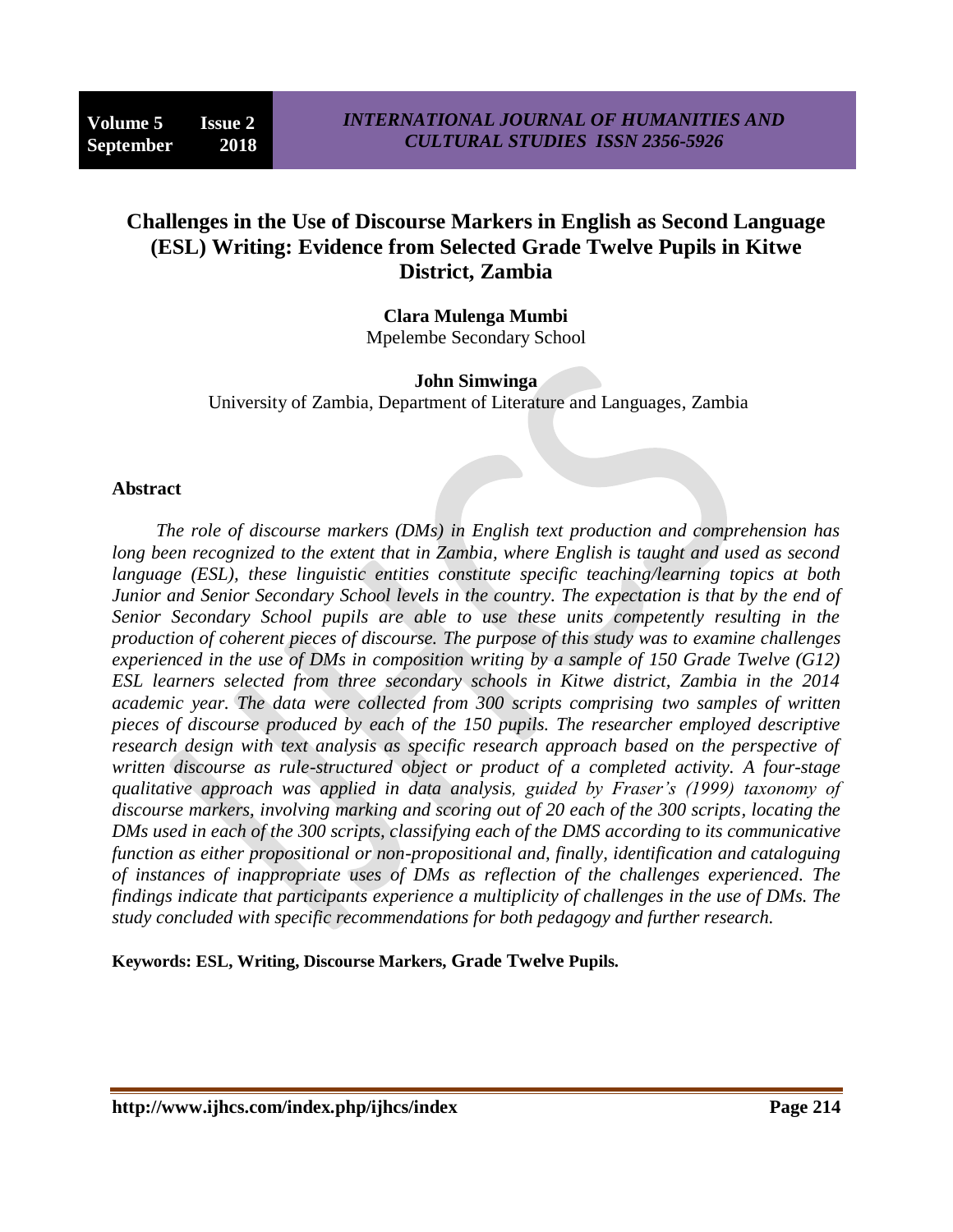#### **1. Introduction**

Swan and Smith (2005) define a discourse marker as "a word or expression which shows the connection between what is being said and the wider context." This definition entails that such linguistic units either connect a sentence to what comes before or after it or indicate a speaker"s attitude to what he or she is saying thereby promoting textual cohesion and enhancing discourse coherence and comprehensibility. The perspective held by Swan and Smith finds support in Kopple (1985) who points out that discourse markers are linguistic items which appear both in spoken and written language and help the listener or reader organize, interpret and evaluate the information. Building on Kopple"s perspective Blakemore (1992: 177) states that "every speaker must make some decision about what to make explicit and what to leave implicit, and that every speaker must make a decision about the extent to which he should use the linguistic form of his utterance to guide the interpretation process." The observation made by Blackmore is as applicable to spoken discourse as it is to written discourse. It is the case that discourse markers signal the listener or reader of continuity in text or the relationship between the preceding and the following text. They guide the reader to predict the direction of the flow of discourse, linking the various text elements. This observation might explain why Brown and Levinson (1987) cited in Barnabas & Adamu (2012) state that skilful use of discourse markers often indicates a higher level of fluency and an ability to produce and understand authentic language. Similarly, Litman (1996) cited by Barnabas & Adamu (2012) states that discourse markers are linguistic devices available for a writer to structure a discourse by signalling to the reader the relationship between the current and the preceding discourse. In this regard, as stated by Blakemore (1987, 1992, 2002) and Sperber and Wilson (1995), discourse markers impose constraints on the implicatures the hearer can draw from the discourse and that discourse without discourse markers is open to more than one type of implicature which might result in misunderstanding. According to Fraser (1990: 302) "a discourse marker is a lexical expression which signals the relation of either contrast (James is fat *but* Mary is thin), implication (John is here, *so* we can start the party), or elaboration (John went home. *Furthermore*, he took his toys) between the interpretation of segment two and segment one." In composition writing DMs are linking words that may be described as the "glue" that binds together a piece of writing, making the different parts of the text "stick together" Gerard (2010). By grammatical category, there are three types of discourse markers: conjunctions (such as *and, yet*), adverbs (such as *however*, *consequently* and *moreover*) and prepositional phrases (such as '*in contrast'*, '*in any case'*, '*in spite of'*, '*in addition'* and '*on the other hand*). Appropriate utilization of DMs enables writers to organise and present their written pieces of discourse in a cohesive and coherent manner by giving guidance to an audience (reader) as to what the writer"s intentions and attitudes are regarding the text. Therefore, failure to or inappropriate use of DMs, has the potential to lead to discourse incomprehensibility.

The theoretical status of DMs has been explained from two related perspectives: the coherence-based approach and the relevance-theoretic account. Within coherence theory it is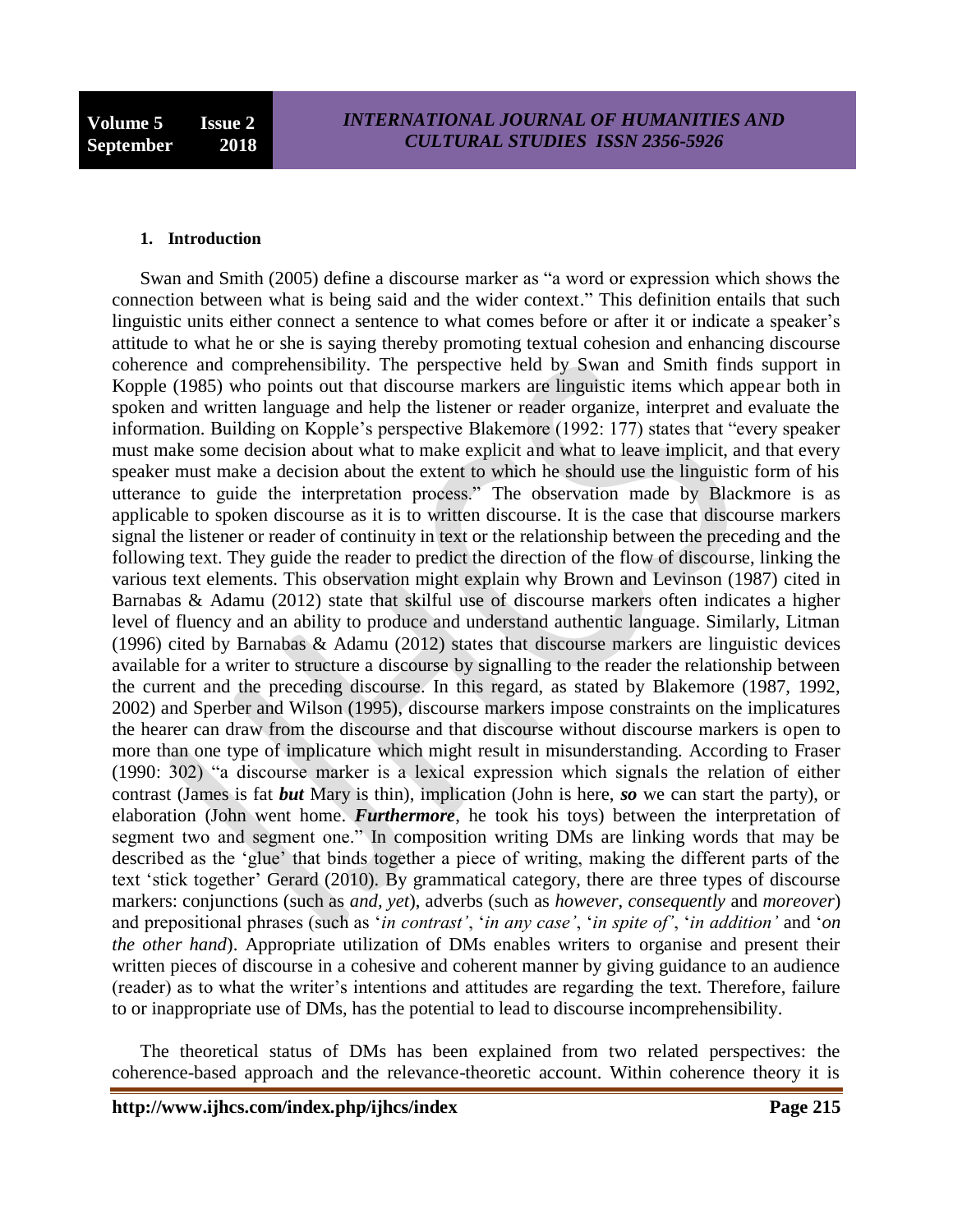asserted that one of the characteristics of coherent texts is the presence of a definable set of coherence relations whose recovery or recognition is essential for comprehension. In this regard, the function of DMs or "cue phrases", as they are sometimes called, is to make such coherence relations explicit (Mann and Thompson, 1986; Fraser, 1990, 1999; Sanders, Spooren and Noordman, 1993; Knott and Dale, 1994; Hovy and Maier, 1994). The understanding is that the explicit presence of coherence relations in a piece of discourse requires equally the explicit presence of linguistic items through which such relations are realised. Consequently knowledge and correct use of such linguistic units would enhance discourse coherence while lack of knowledge and incorrect use would obscure discourse coherence. Within relevance theory, the most influential point of view on DMs is held by Blakemore (1987) who states that hearers (and readers) interpret information by searching for relevance. According to Blakemore, connectives, also known as discourse markers, contribute essentially to the interpretation process. From this theoretical perspective, connectives are considered signals which, in spoken and written pieces of discourse, the speaker and the writer respectively use to guide cooperatively both the hearer's and the reader"s interpretative process. It is the case, therefore, that Discourse Markers constitute one of the linguistic devices the sender may use to unambiguously guide the receiver as to the intended interpretation of a given set of propositions. More specifically, these elements constrain the relevant context for the interpretation of an utterance, reinforcing some inferences while eliminating others thereby facilitating appropriate processing of information.

The two perspectives are more complementary than mutually exclusive. On both accounts DMs have a constraining function. For coherence theorists DMs constrain the relational propositions which express the coherence relations the receiver needs to recover in order to interpret a given piece of discourse. For relevance theorists DMs constrain the interpretation process by guiding the receiver towards the intended context and contextual effects. On both the coherence-based approach and the relevance-theoretic account DMs play a facilitating role. Therefore, the present study applied both theories in interpreting the use of DMs by Grade 12 ESL learners under investigation. Since DMs facilitate communication, it is logical to suppose that the lack of DMs in an ESL learner"s written composition, or their inappropriate use, could hinder successful communication or lead to misunderstanding. Therefore, ESL learners must learn to signal the relations of their propositions to those which precede and follow. Additionally, in terms of communicative competence, ESL learners must competently employ the appropriate DMs if they are to communicate effectively.

Arising from the two theoretical approaches presented earlier, Fraser's (1999: 946-950) taxonomy of DMs was selected as framework for the identification and analysis of the DMs in Grade 12 ESL learners" pieces of written composition. In his 1999 paper Fraser defines DMs as a pragmatic class of lexical expressions drawn primarily from the syntactic classes of conjunctions, adverbials and prepositional phrases which are used for signalling the relationship between the interpretation of the segment they introduce (S2) and the prior segment (S1). Fraser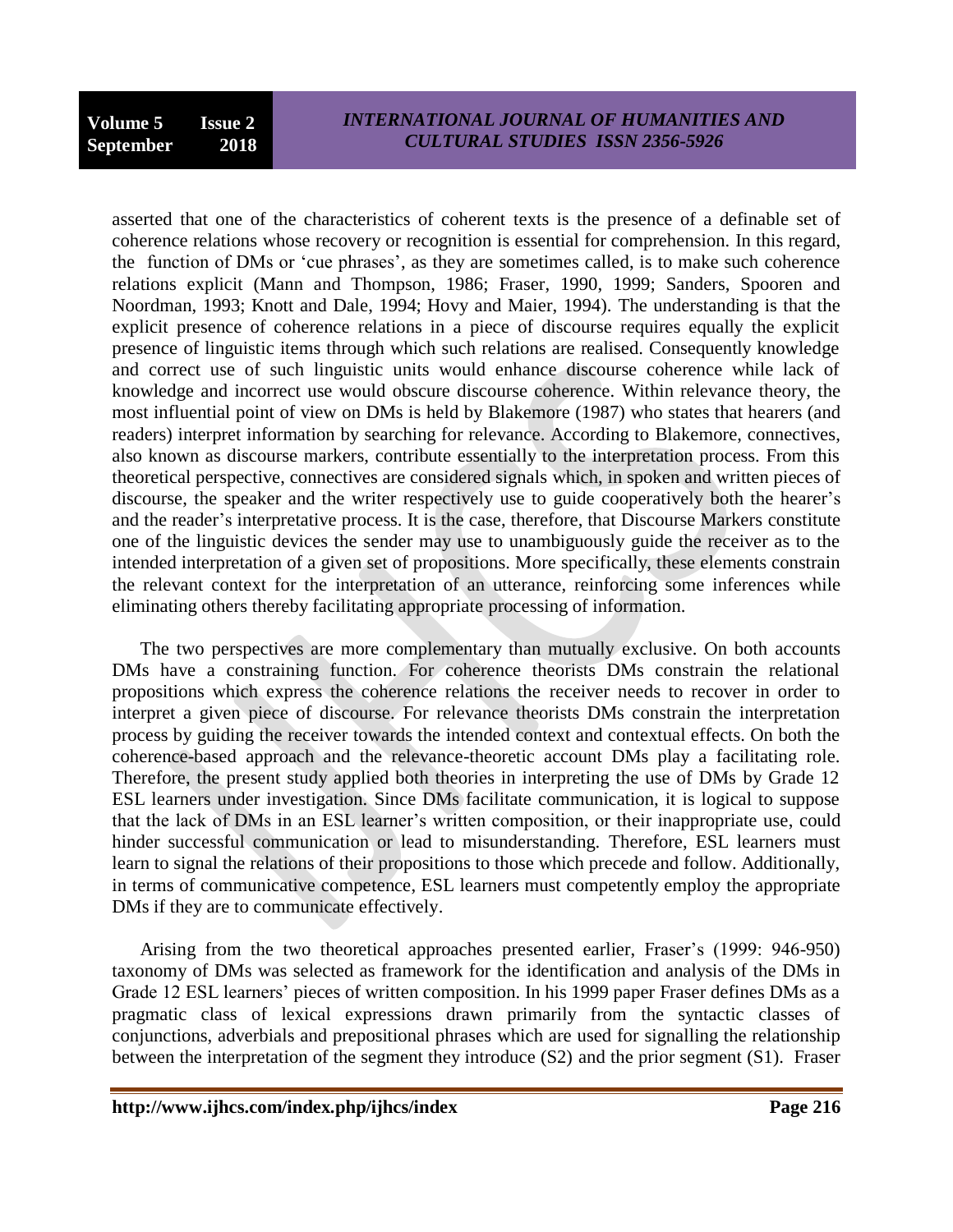(1999) classifies discourse makers into two categories: propositional and non-propositional. Propositional discourse markers are used to relate the propositions or messages of the sentences while non-propositional discourse markers are used to signal aspects of discourse structure or topic like organization and management. The propositional discourse markers are sub-classified into contrastive, collateral, inferential and causal markers. The non-propositional discourse markers are identified as discourse structure markers, topic change markers and discourse activity markers. Table 1 below illustrates the two categories of DMs according to Fraser (1999).

#### **Table 1: Fraser's (1999) Categories of Discourse Markers**

| <b>Discourse Markers</b>               |                                            |  |  |  |
|----------------------------------------|--------------------------------------------|--|--|--|
| <b>Propositional Discourse Markers</b> | <b>Non-Propositional Discourse Markers</b> |  |  |  |
| 1. Collateral (Elaborative) Discourse  | 1. Discourse Structure Markers             |  |  |  |
| <b>Markers</b>                         |                                            |  |  |  |
| 2. Inferential Discourse Markers       | 2. Topic Change Markers                    |  |  |  |
| 3. Contrastive Discourse Markers       | 3. Discourse Activity Markers              |  |  |  |
| 4. Causative Discourse Markers         |                                            |  |  |  |

Table 1 above illustrates the two categories of discourse markers identified by Fraser (1999). Propositional discourse markers relate propositions at the sentence level while non-propositional discourse markers contribute to the organisation of discourse in terms of thematic progression. When used correctly, these two categories of discourse markers greatly enhance discourse cohesion and coherence resulting in discourse comprehensibility.

In Zambia, English has remained the official language at national level since independence. In addition, until 2014, it was also the official language of classroom instruction from Grade One to the higthest level of education following official proclamation by the Ministry of Education in 1965. However, since 2014 familiar local languages are being used for literacy, numeracy and as media of classroom instruction in all subjects until Grade Four. During this period, Englisg is taught as one of the subjects. From Grade Five on, English is introduced as medium of instruction while, at the same time, both the familiar local languages and English continue being taught as subjects. As a result of Government decisions, English is required to be used as the only medium of instruction in all forms of post primary education in Zambia, in parliament, for the administration of the country, for all national and international official communication and in the more important commercial and industrial sectors. Further, English is the only official language that is enshrined in the Zambian Constitution, and is perceived by many as a passport to upward socio-economic mobility (Sekeleti, 1983). There are also seven Zambian languages which enjoy official status at regional level. These are: Bemba, Kaonde, Lozi, Lunda, Luvale, Nyanja and Tonga. They are used for certain official purposes such as literacy campaigns, broadcasting and the dissemination of official information. As officially stipulated, Bemba is required to be used in the Luapula, Northern, Muchinga, Copperbelt and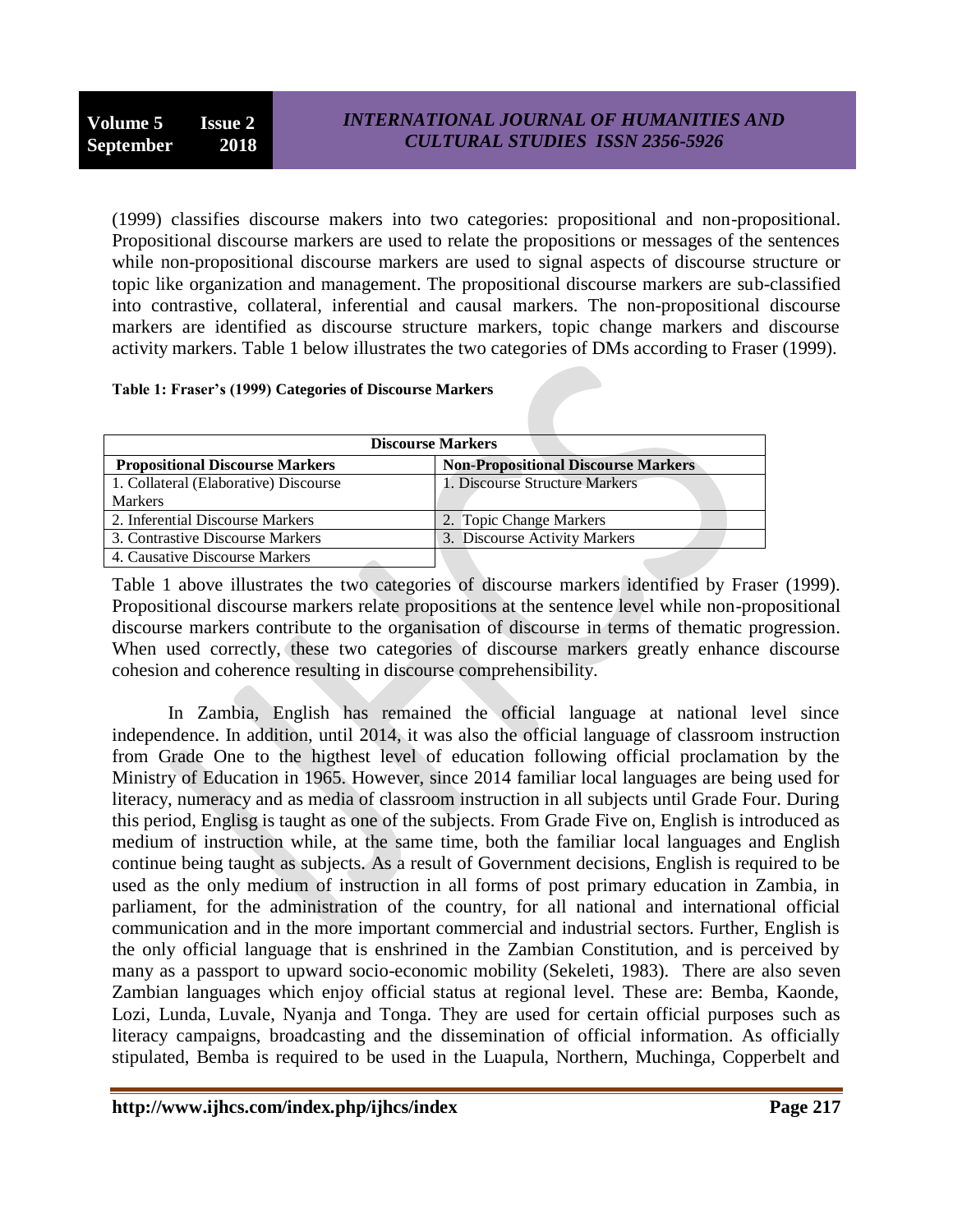Central Province: Kabwe, Mkushi and Serenje; Nyanja in Lusaka and Eastern Provinces; Tonga in Southern Province and part of the Central Province: Kabwe and Mumbwa; Lozi in the Western Province and Livingstone; Kaonde chiefly in the Solwezi and Kasempa districts; Lunda mainly in the Mwinilunga, Chizela, and parts of Kabompo districts and Luvale principally in Zambezi and parts of Kabompo districts. In the school curriculum, the seven regional official Zambian languages are taught only as school subjects in prescribed regions of the country. It is the case, therefore, that in Zambia, English as second language (ESL) is taught as a compulsory subject in the school curriculum and is considered the determining subject for certification purposes at both primary and secondary eduction levels. To this end, English is considered to be an essential or indispensable language that learners should master if their success in secondary and tertiary education is be assured. Inevitably, such masterly is expected to include the appropriate use of DMs. In order to underscore the role of DMs in English text production and comprehension, these linguistic entities constitute specific teaching/learning topics at both Junior and Senior Secondary School levels in the country. The expectation is that by the end of Senior Secondary School pupils are able to use these units proficiently resulting in the production of coherent pieces of discourse.

At practical level, it was expected that the identification and description of the challenges in the use of DMs experienced by the learners would provide guidance to secondary school teachers and tertiary education lecturers on how to structure remedial English teaching for both secondary and tertiary education level learners in order to enhance the comprehensibility of their written pieces of discourse.

## **2. Statement of the Problem**

According to the Junior Secondary School English Language Syllabus, by the end of Grade Nine, learners are expected to have mastered the use of DMs to enhance discourse coherence. The use of these elements is consolidated further from Grade Ten to Grade Twelve on the expectation that by the end of Grade Twelve the pupils should be able to write coherently with the aid of the appropriate discourse markers as they prepare themselves for entry into tertiary education institutions. However, this is not the case as every year Chief examiners of "O" level English composition point out a number of concerns regarding the quality of written pieces of composition produced by the Grade Twelve learners. Most notable of these are limited vocabulary, inadequate rhetorical organisation and poor or inadequate use of discourse markers. To date, there is lack of knowledge on the specific challenges which learners experience in the use of DMs. Stated as a question the problem under investigation is: what challenges do Grade Twelve pupils experience in the use of DMs?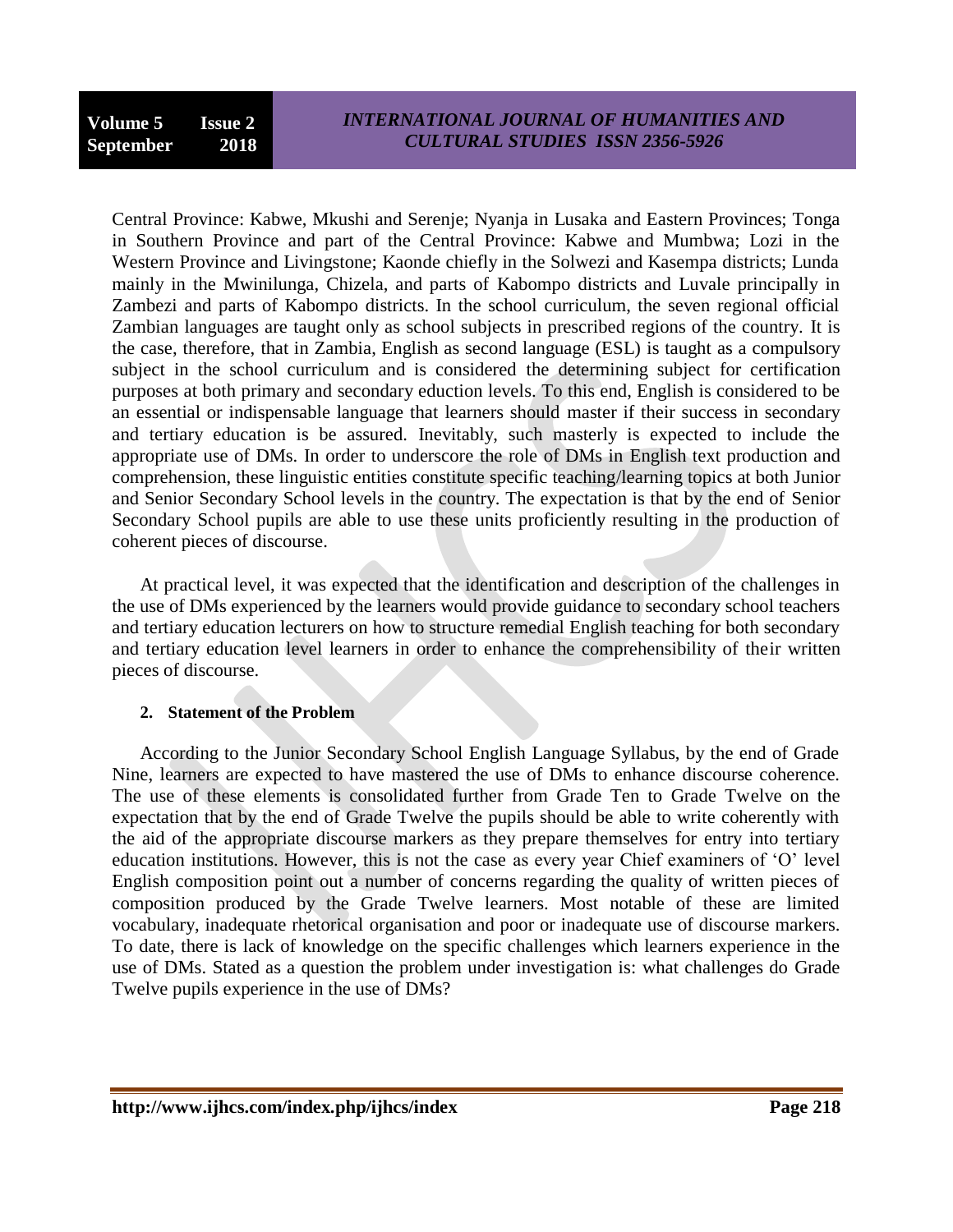#### **3. Research Questions**

Arising from the problem stated above, the study sought to answer the following research questions:

- (i) what discourse markers do Grade Twelve ESL learners use in their written pieces of English composition?
- (ii) what communicative functions do the discourse markers used by Grade Twelve ESL learners in their written pieces of English composition serve?
- (iii) how do the discourse markers used by Grade Twelve ESL learners in their written pieces of English composition enhance or obscure discourse coherence?

#### **3. Literature review**

Various studies have been conducted on discourse markers under English as Foreign Language (EFL), English as Second Language (ESL) and English as First Language (L1) settings. Some of these have provided evidence that there is a strong relationship between use of discourse markers and coherence, others have indicated that overall there is no statistically significant relationship while yet others have outlined instances of inappropriate use of DMs resulting in the production of incoherent pieces of discourse. It was not the intention of the present study to undertake an exhaustive review of all such studies but to sample only those which were considered to be of direct relevance to the present task.

Most notable of DM studies on English as a Foreign Lanuge (EFL) included Martinez (2004), Feng (2010) whose study revealed that due to misuse or inappropriate use of discourse markers, students' articles became less cohesive and coherent, Kalajahi et. al; (2012) whose study revealed that the more DMs were employed, the higher the score the written scripts attained. Narita, *et. al* (2004) whose study revealed the prominence of overuse of *in addition, of course, moreover,* and *first,* while there was an apparent under-use of the logical connectors such as *and instead, then* and *yet* and concluded that the influence of L1 transfer on the learners" use of conjunctions remained indefinite, Lai (2008) whose results revealed that even though the participants used conjunctions appropriately, they committed errors in utilising some conjunctions (*therefore, furthermore, in other words, besides, nevertheless, by contrast, on the contrary, because*) in their writing, Jalilifar (2008) whose findings revealed that the informants utilized a variety of DMs and that there was a positive relationship between writing experience and appropriate use of discourse markers, Djigunovic and Vickov (2010) whose study observed that the learners tended to use a relatively small range of English DMs and that identified L1 interference and inadequate input, as possible causes of low acquisition of English DMs, Simci (2012) whose results indicated that Lithuanian learners and the native learners used stylistically inappropriate [spoken] discourse markers in their academic essays and that such use contributed to the excessively oral tone exhibited in learners" writing, Daif-Allah and Albesher (2013) which revealed that the students overused the additive connectors followed by the causative, the

**http://www.ijhcs.com/index.php/ijhcs/index Page 219**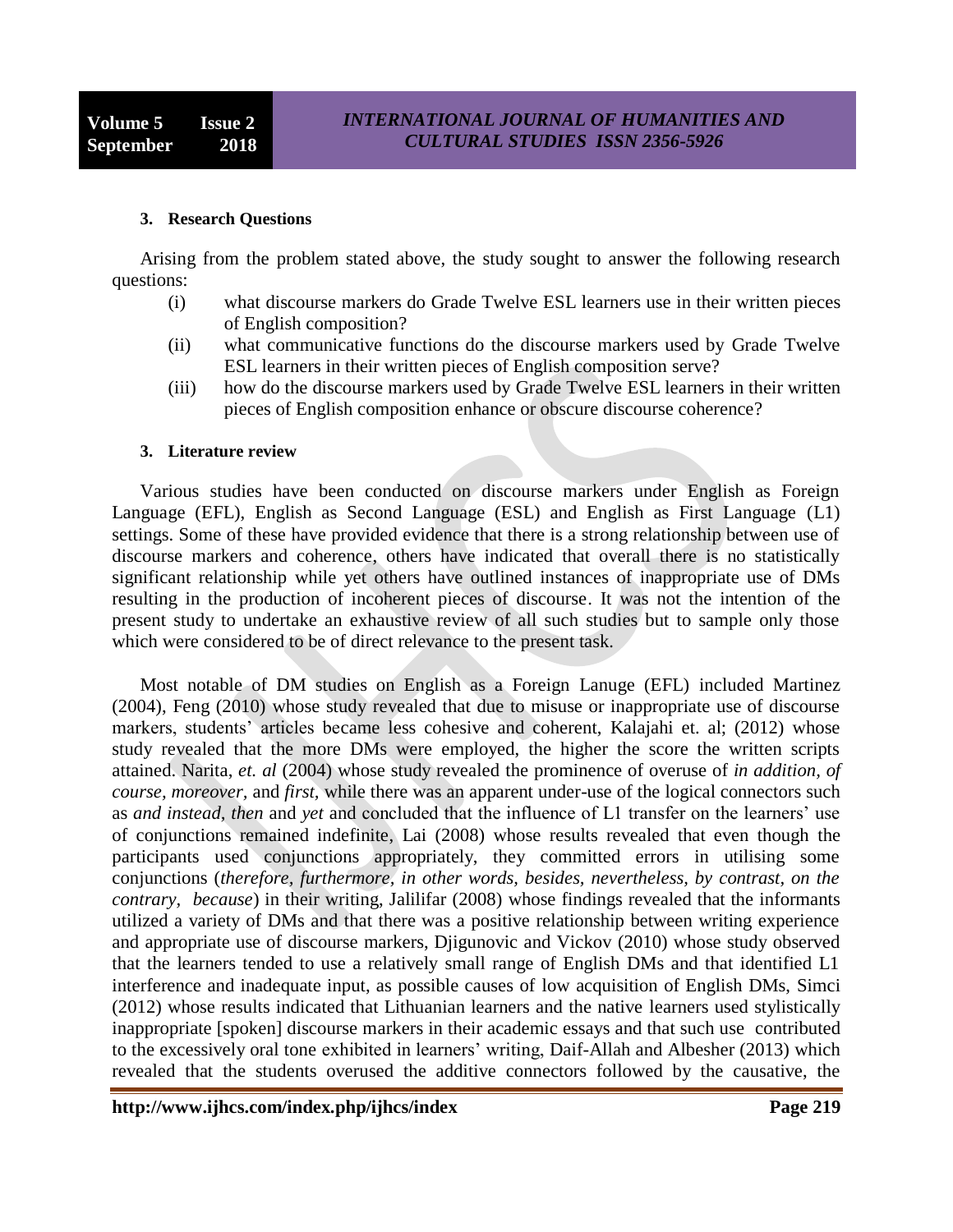contrastive and the illustrative ones and that students" use of DMs was too limited and the ones that were most frequently used were *and*, *in addition* and *for example* and that there was a positive and direct relationship between test scores and the use of discourse markers, Hamed (2014) whose findings revealed that the informants employed the conjunctions inappropriately and that adversative conjunctions posed the most difficulty for the learners followed by additives and causals thereby confirming previous studies that EFL learners have difficulty in employing conjunctions in their writing. A review of studies on discourse markers as used by English Language learners in EFL settings as presented above was necessary for the present study for a number of reasons. Firstly none of the studies was conducted in an ESL setting indicating knowledge gap in this respect. Secondly none of the studies was based on data from a secondary school environment thereby indicating another knowledge gap. Finally, none of the studies was based on the Zambian context, which was another knowledge gap.

Most notable of DM studies on **English as Second Language (ESL) include** Kamali and Noori (2015) whose findings revealed that teaching DMs to students enhances their awareness and sensitivity of discourse and subsequently sharpens their writing skills and recommended that more attention should be paid to the teaching of DMs to learners, Alghamdi (2014) whose results revealed an overuse of DMs at sentence-initial position and an unnecessary use of semantically similar DMs within the boundary of a single sentence and showed that correct use and frequency of discourse markers were key indicators of the quality of ESL writing, Haris and Yunus (2014) whose study revealed that a number of students misused DMs, with some informants overusing certain DMs, while others still, used some advanced DMs in their essays and that misuse and overuse of DMs really affected the flow of informants" written pieces of discourse made them less coherent and recommended that DMs be emphasized in the teaching and learning processes because they are overtly an important resource in written discourse, Chen (2015) whose study revealed that the learners under investigation tended to initiate propositions with, *in my opinion* a as commitment to an important idea, with *I think* while expressing an attitude toward the topic in question, and *so* as an explanation or conclusion to the issue under discussion which was attributed to students" lack of knowledge about rhetorical structures and conventions associated with English academic writing and as a result of L1 interference and recommended explicit instruction on rhetorical structures and conventions of academic writing to L2 learners. Studies on discourse markers as used by English Language learners in ESL settings were also considered important for the investigation because they were based on data collected from post secondary education users of English outside Zambia.

## **5 Methodology**

## *5.1 Research participants*

The researcher considered all the 2014 Grade Twelve ESL learners in the study sites as constituting the study population. These sites were: Mpelelmbe Secondary School, Helen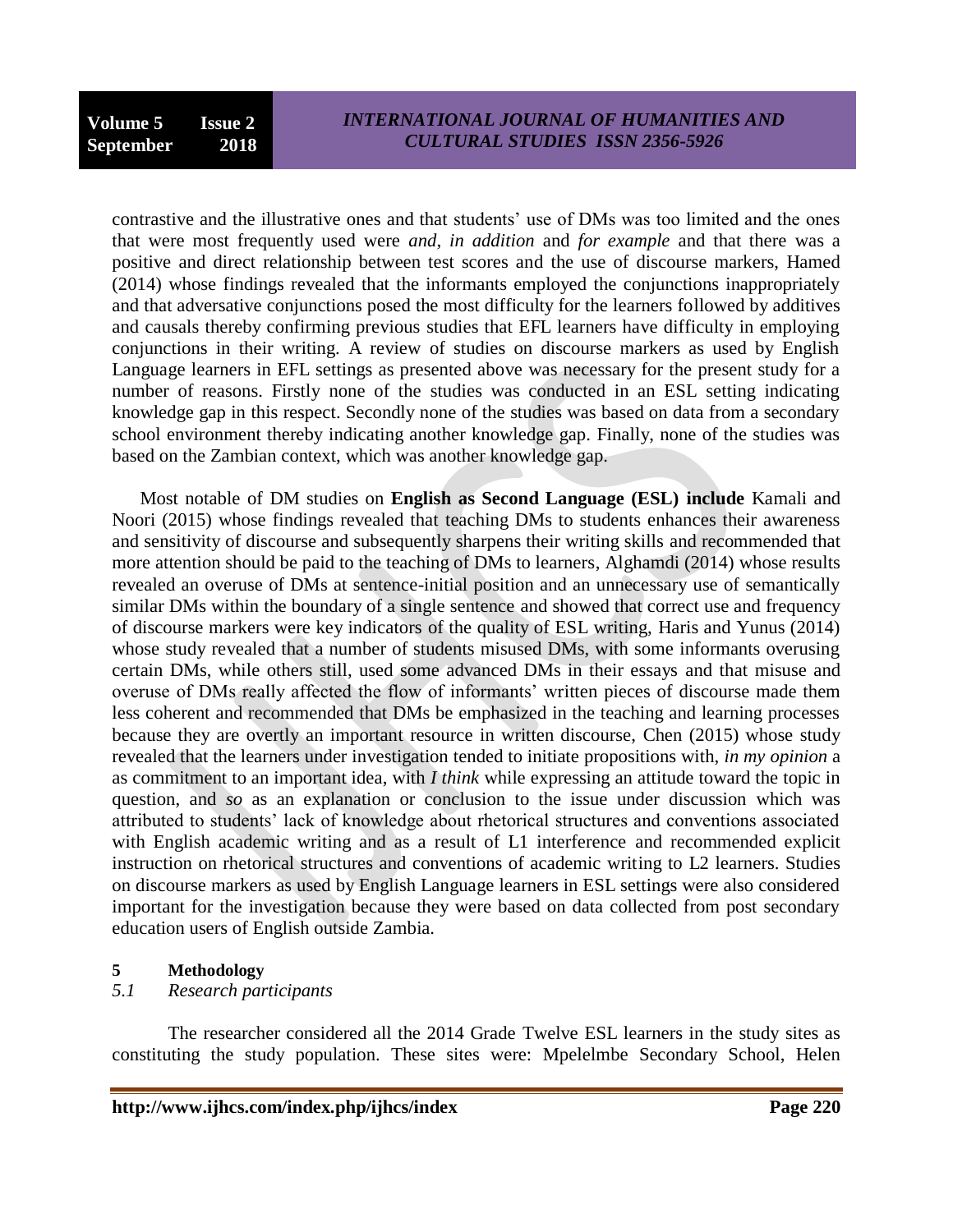Kaunda Girls" Secondary School and Mukuba Boys" Secondary School. The selection of the three schools was purposively done on the basis that the selected schools had adequate numbers of classes in terms of male and female ESL learners as the schools comprised one co-education and two single sex schools. The Grade level of the participants was also purposively sampled because the researcher sought to make inferences on whether or not the discourse markers Grade Twelve ESL learners had mastered at this stage in their education were adequate to enable them produce coherent pieces of discourse. From the total population of the 2014 Grade 12 ESL learners at Mpelembe Secondary School, Helen Kaunda Girls" Secondary School and Mukuba Boys" Secondary school, a sample of one hundred and fifty (150) learners participated in the study, 50 drawn from each of the three schools. The three schools were purposively selected while simple random sampling was used to select the classes from which the pupils were drawn.

## *5.2 Data Generation*

In order to generate data for the study, the researcher employed descriptive research design with text analysis as specific research approach based on the perspective of written discourse as rule-structured object or product of a completed activity (Hyland, 2016). Each of the 150 learners was asked to write two pieces of composition in English: one being the *free style* narrative type and the other being the *guided* comparative/contrastive type. The two tasks were prescribed in accordance with the requirements of the school curriculum in that ESL learners at senior level are required to write two pieces of composition in Paper 1, one from Section 1 and the other from Section 2, respectively. The questions that were included required the participants to express themselves in naturally-occurring language as expected in a classroom environment based on the format of the final Grade Twelve English Composition examination which the pupils were scheduled to write later in the year.

Data were generated through the analysis of 300 composition scripts produced by the 150 Grade Twelve ESL learners in the English Language Paper 1 End of Term 1 Test in the research areas. The test was prepared and administered by the researcher with the permission of subject teachers from the three schools under a controlled environment in order to ensure none of the 2014 Grade 12 ESL learner from study areas had prior access to the task or extra time. The candidates were given one hour forty-five minutes to answer the questions as required of them in the final Grade 12 examination setting. This was done to ensure uniformity in content. The 300 scripts were analysed to find out the discourse markers the learners employed in composition writing and whether or not the application of these features enhanced or obscured discourse coherence.

## *5.3 Data Analysis*

## *5.3.1 Qualitative Data Analysis*

A four-stage qualitative approach was applied in data analysis. The first involved marking and scoring out of 20 each of the 300 scripts. The scores were useful in assessing the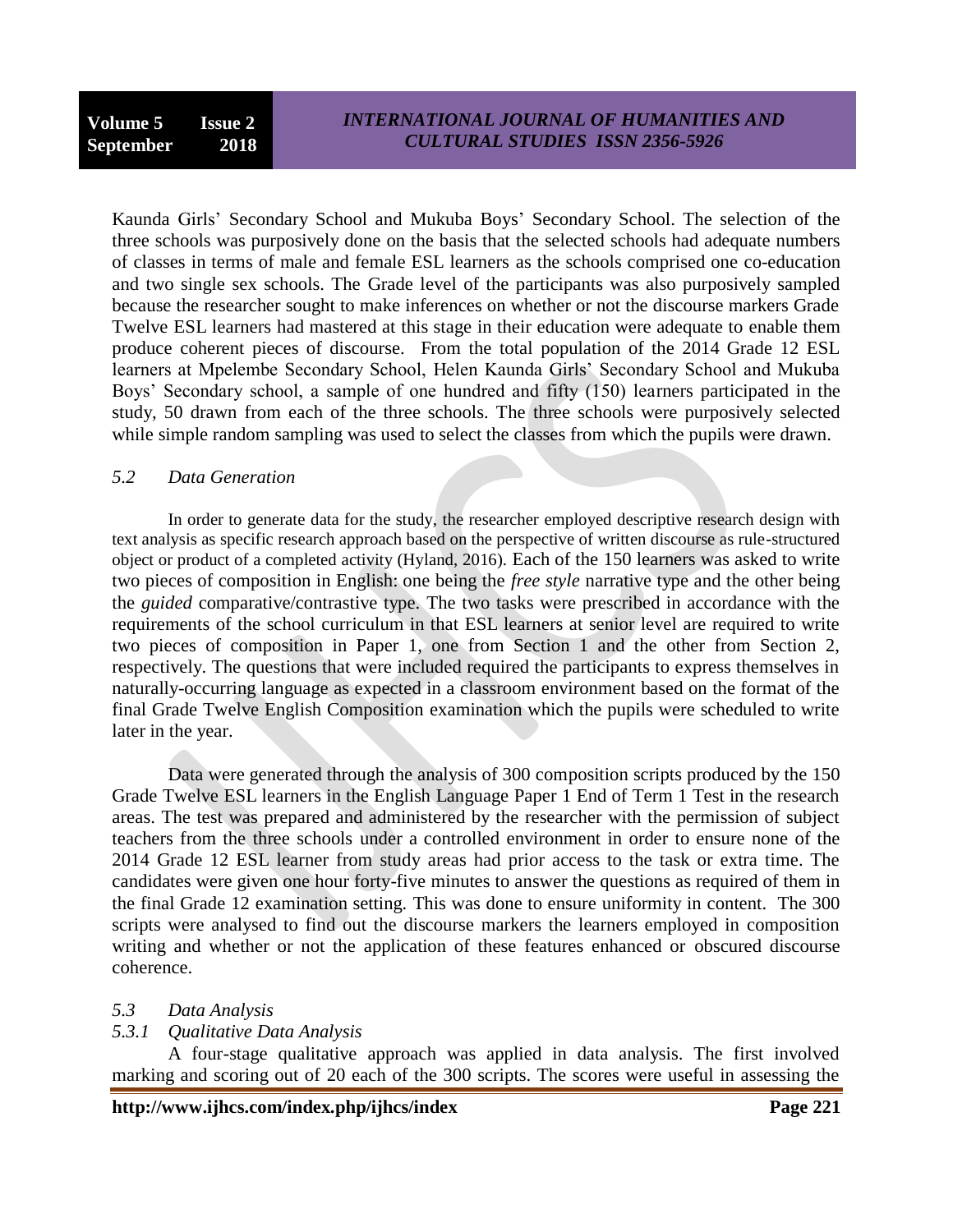link between use of DMs and discourse coherence and comprehensibility. The average performance of the pupils in the two tasks is indicated in Table 2 below.

| .                       |           |                        |     |
|-------------------------|-----------|------------------------|-----|
| Average Score out of 20 | %         | No. of pupils' Scripts | %   |
| 16                      | 80        | 20                     | 06  |
| 15                      | 75        | 14                     | 05  |
| 14                      | 70        | 20                     | 07  |
| 13                      | 65        | 17                     | 06  |
| 12                      | 60        | 31                     | 10  |
|                         | 55        | 15                     | 05  |
| 10                      | 50        | 35                     | 12  |
| Total                   |           | 152                    | 51  |
| Below 10                | Below 50% | 148                    | 49  |
| <b>Grand Total</b>      |           | 300                    | 100 |

| Table 2: Average scores of the learners in the two pieces of composition |  |  |
|--------------------------------------------------------------------------|--|--|

Table 2 above shows that only 51 % of the pupils' scripts scored above 50%. The rest, 49%, scored below 50% which is below the credit level band under the Examinations Council of Zambia GCE grading scale. The low scores were due to a combination of both limited and inappropriate use of discourse markers.

The second comprised locating the DMs used in each of the 300 scripts and highlighting them by means of a highlighter. Thirdly, each of the DMs was classified according to its communicative function as either propositional or non-propositional. The categorisation was based on Halliday and Hassan (1976) and Frazer (1999). Finally, identification and cataloguing of instances of appropriate and inappropriate uses of DMs was done. Appropriate use, as evaluated by the researcher, constituted manifestation of proficiency in the utilisation of discourse markers while inappropriate use implied lack of proficiency and constituted the challenges. Enumeration of the occurrences of the various types of DMs was also conducted to determine the frequency with which each of the DMs was used.

#### *5.3.2 Quantitative Data Analysis*

Qualitative analysis was supplemented by limited application of quantitative aspects in form of descriptive statistics to show the frequencies with which the various categories of DMs occurred. Understanding of the extent to which each category of discourse markers is featured in the participants" pieces of discourse.

#### **6. Results and Discussion**

The study revealed that while the participants employed both propositional and nonpropositional discourse markers in their writing, they only used a limited number of DMs, most of which were inappropriately applied. This finding suggests the participants" awareness of the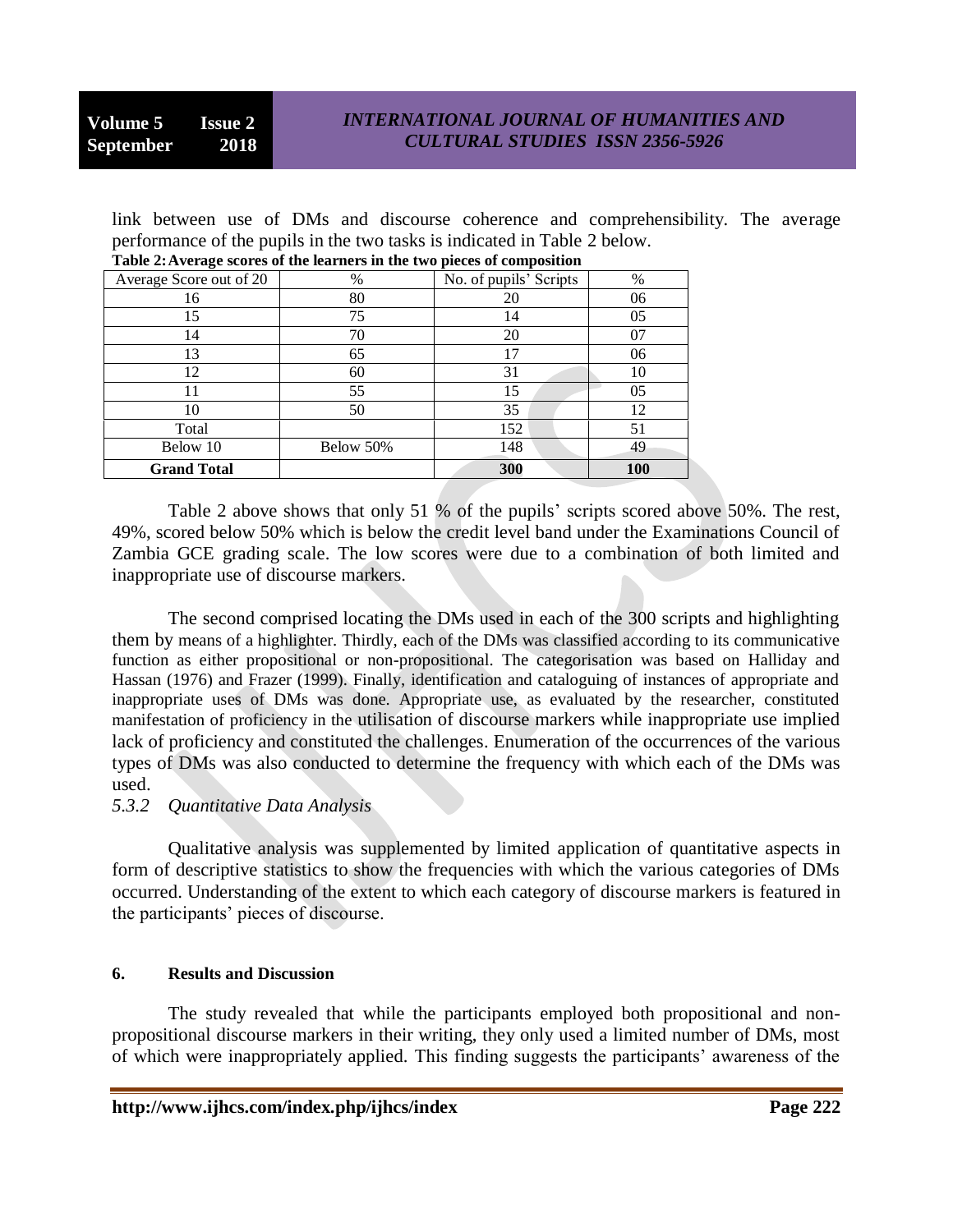relevance of DMs in discourse production and comprehension and is supported by Kalajahi (2012) whose results revealed that all the participants in his study were fully aware of utilising DMs in their writing but did not have sufficient knowledge for the proper use and choice of appropriate ones resulting in their experiencing challenges in the use of the DMs. In the present study these challenges were reflected under seven patterns: wrong relation (WR), non-equivalent exchange (NEE), semantic incompletion (SI), distraction (D), surface logicality (SL), overuse (O) and the use of speech-related (SR) DMs.

*6.1 Non-equivalent Exchange*

The problem of non-equivalent exchange pattern was discovered in both narrative and discursive pieces of composition. The use of non-equivalent patterns hampered the smooth and logical flow of information in that the DMs used did not logically relate proposition (S2) to proposition (S1) thereby making the pieces of composition in which they were used incomprehensible as illustrated below in examples 1, 2, 3 and 4 below.

- 1. Mr. Semi was a very hardworking man during his time as Minister. It *furthermore* helped him to improve the conditions of the farmers.
- 2. Unsanitary conditions are a common sight in compounds all over urban areas. It *therefore*, makes it difficult for the government to provide social services.
- 3. Mr. Semi read pamphlets and worked on the farm after dropping out of school. They *additionally* contributed to his success in college.
- 4 Rural-urban migration has contributed to a lot of the problems being faced in urban areas. They *furthermore* become over-populated because of rural migrants.

Examples 1 to 4 above illustrate the application of non-equivalent exchange in the use of discourse markers. *It* in examples 1 and 2 as well as *they* in example 3 and 4 do not clearly refer to any specific antecedents resulting in the use of *furthermore*, *therefore*, *additionally* and *furthermore* respectively being illogical.

## **6.2 Overuse**

The pattern of overuse was identified as a result of the high density of the occurrence of DMs in two perspectives. The first type of overuse related to the preceding variant of a DM lacking clarity with regard to how it relates to the other segment to which the DM is expected to connect. As a result, there were breaks in the flow of information because the learners' utilisation of DMs did not successfully cue readers to the relationships between respective sentences resulting in incomprehensibility on the part of the reader. The second type of overuse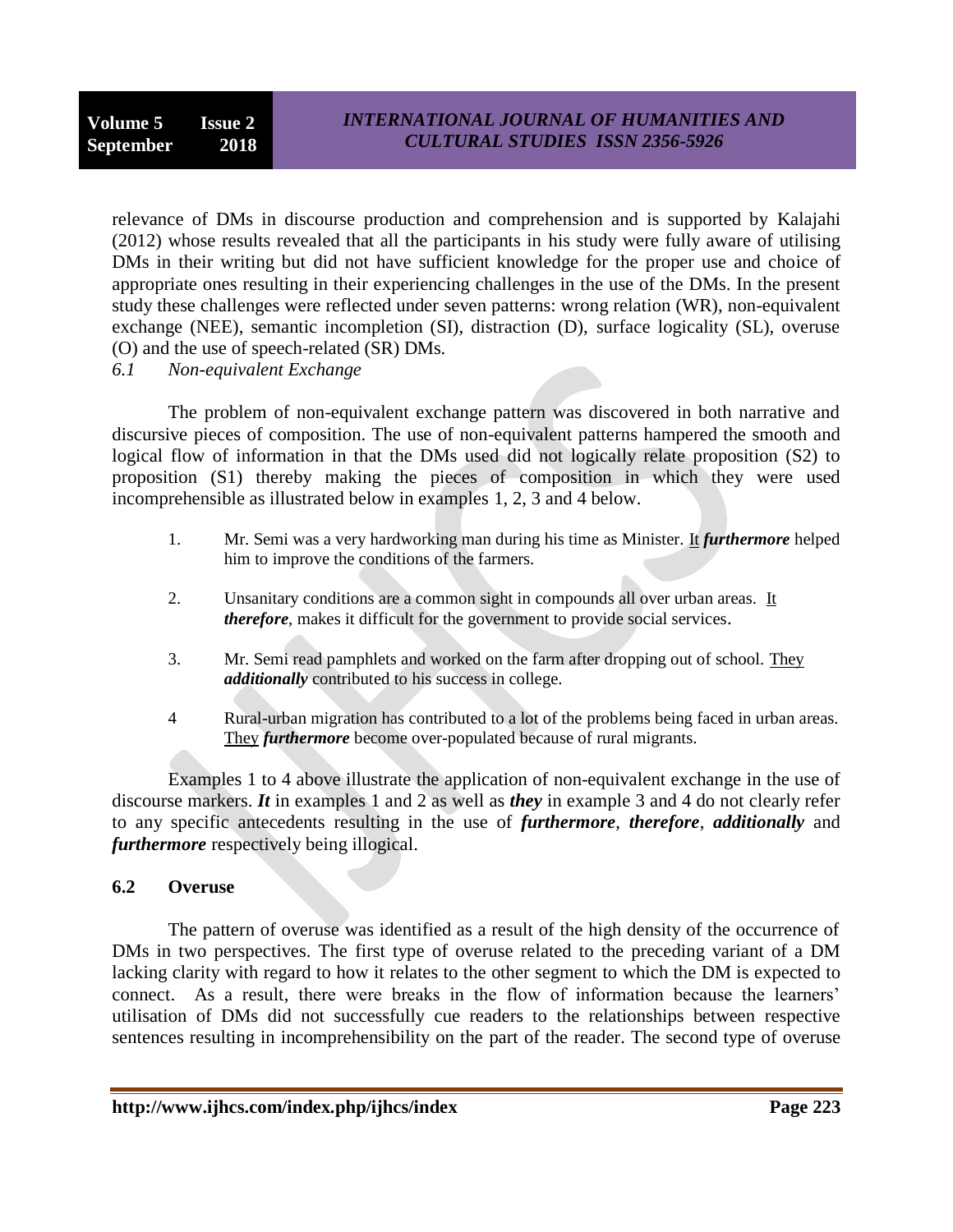related to repetition of a particular DM instead of using its variant. Examples 5 and 6 below illustrate overuse of the first type while 7 and 8 reflect overuse of the second type.

- 5. *But*, when his father died, he was still in college. *In contrast to* other students, Semi worked hard than any other boy or girl. He is *also* very disciplined and determined.
- 6. *Because* they are poor, they give in to temptations so easily. *Compared to* those who live in towns, people from rural areas are used as conduits of crime by criminals. *Furthermore* contributes to trust issues among people.
- 7. *As a result of* rural-urban migration there are many street kids in urban areas. *As a result*  they have no one to support them they steal and commit other terrible crimes. *As a result*, they are a danger to society.
- 8. After the death of his father, R. Semi devoted his time to developing the farm **and** studying **and** he worked tirelessly both at college **and t**he farm **and** he was awarded for his hard work **and** he is today remembered as a successful man **and** his works are written in books.

Examples 5 and 6 above show a case of overuse because of the absence of precedents for *but* and *because* respectively thereby mystifying the reader as to the type of propositions to which the sentences provide follow-up. Further, the reader is unable to predict the direction being sued by the writer with regard to the flow of discourse in linking the various elements because, the use of the DMs *compared to* and *furthermore* in 6 break the flow of information between the preceding information in the first segment (S1) and the subsequent segments.

Examples 7 and 8 involve repetition of the use of *and* six times and the use of *as a result* three times respectively.

*6.3 Surface logicality*

The pattern of surface logicality involves the use of discourse markers to impose logicality or bridge the gap among propositions when actually their existence does not. Examples 9, 10, 11 and 12 below illustrate the problem of surface logicality.

- 9. Mr. Semi was elected chairman of Farmers" Corporative Union in 1968. *However*, two years later he was appointed Minister of Agriculture. *However*, he brought a lot of positive changes to the ministry.
- 10. Mr. Semi attained many accolades in his life as a young man. *Additionally*, it was his commitment and dedication to whatever he did that made him be very successful in life; *additionally*, he was a happy man.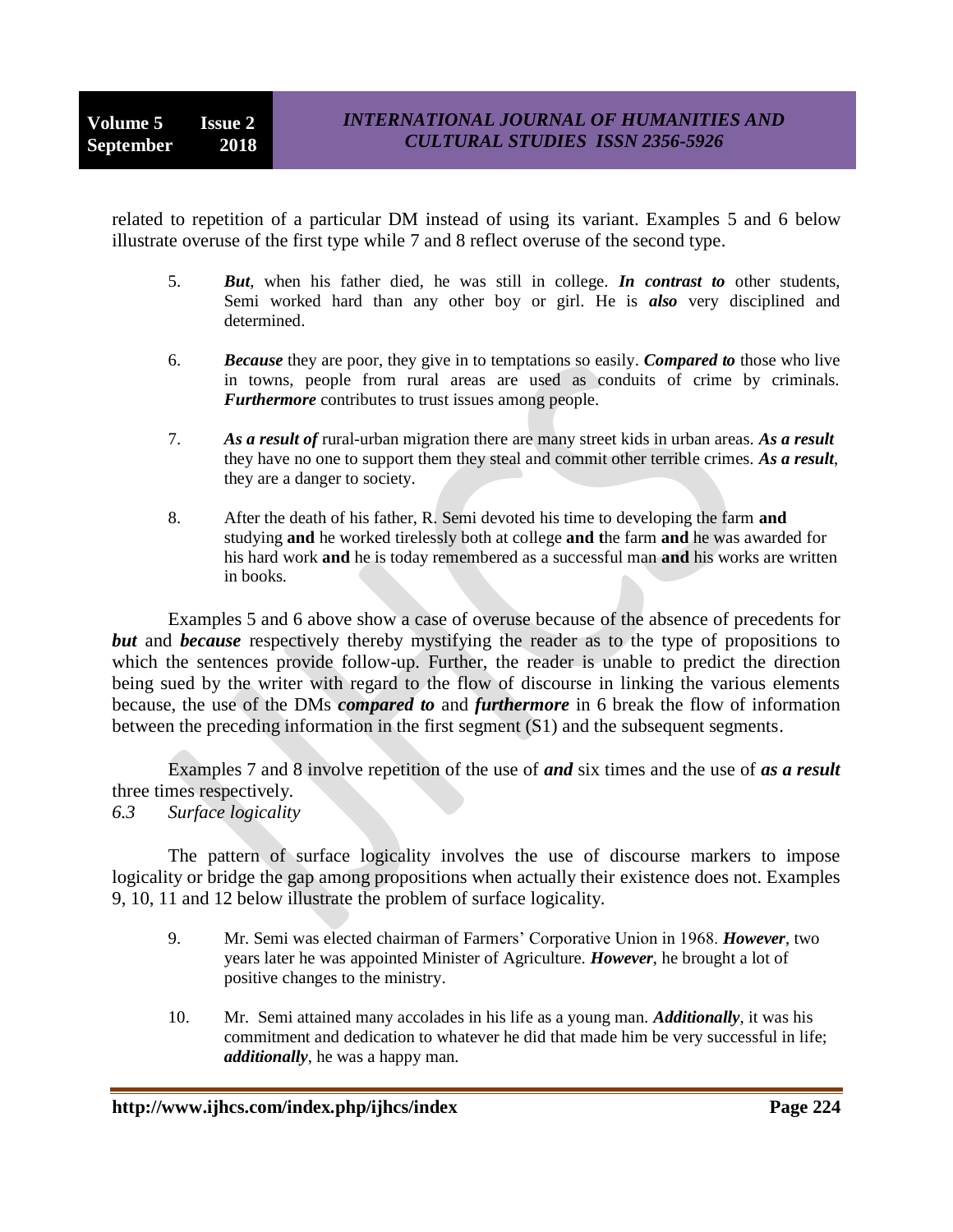- 11. Many people nowadays flee village life to come to towns to find a better life. *Consequently*, they end up disappointed when they find the difficult conditions town urban life has to offer. *Consequently* they find no jobs and no place to stay.
- 12. Mostly people from rural areas do not find jobs in town. *Therefore*, they try hard to find means and ways of survival. *Hence* they end up committing crimes and spend their lives behind bars.

Examples 9, 10, 11 and 12 above demonstrate the inappropriate use of DMs under the category known as surface logicality in that *however*, *additionally*, *consequently* and *therefore/hence* do not serve as appropriate logical connectors for (S1) and (S2) resulting in incomprehensibility and incoherence.

#### *6.4 Wrong Relation*

The fourth pattern of inappropriate use of DMs is wrong relation which showed in learners" written discourse as a result of failure by the participants to use suitable discourse markers to express a certain textual relation. Examples of wrong relation as extracted from the participants pieces of work are presented in 13 to 16 below.

- 13. In 1930 Semi started school at Gamba Primary School. *Additionally*, he stopped school to work on his father's farm.
- 14. Semi studied for a diploma course in agriculture from 1944 to 1945. *Yet,* he was their best student in his intake.
- 15. There are just a lot of people in urban areas. *Because*, rural-urban migration does not contribute to the rapid increase in crime.
- 16. Shanty compounds hide criminals from rural areas. *Nevertheless*, they trouble a lot of innocent people.

Examples 13 and 14 show the misuse of the DMs *additionally* and *yet* in the pattern of wrong relation. The use of the elaborative marker *additionally*, in example 13 is incorrect because the following proposition suggests a contrast not an elaboration. Example 14 shows the misuse of *yet* in the pattern of wrong relation because the succeeding sentence indicates an elaboration not a contrast.

Examples 15 and 16 also display the misuse of DMs in the pattern of wrong relation. The use of the causative DM *because* in example 15 is inappropriate because it does not provide logical connection of (S2) to (S1). Instead of employing a causative DM, the learner should have employed an inferential DM. Additionally, the contrastive marker *nevertheless*, in example 16 is inappropriate since the preceding sentence required a causative DM to bridge the sense between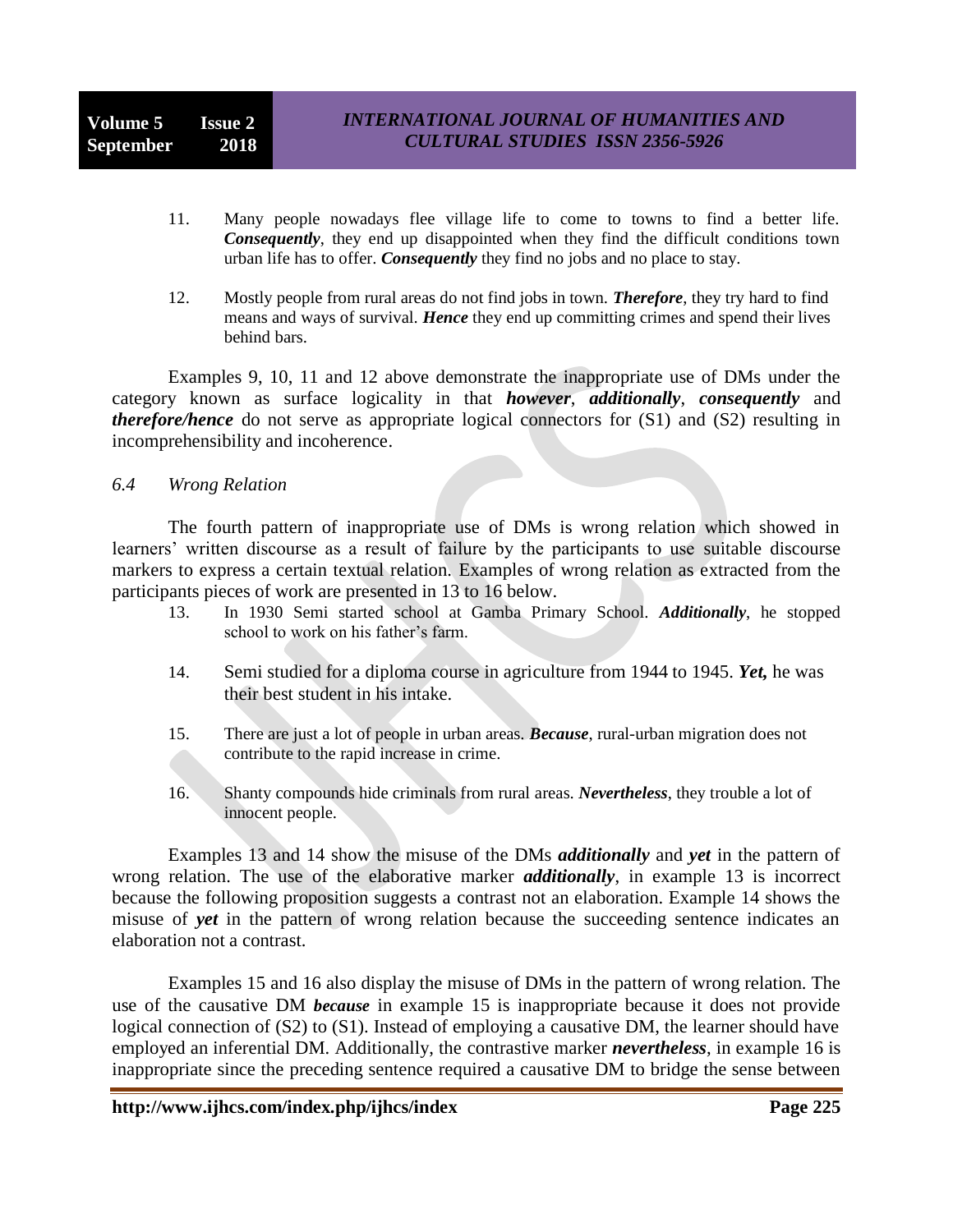the foregoing and the subsequent sentence. As such, a collateral or elaborative DM would have been appropriate in this instance. Examples 15 and 16 should have read:

- 15 (a) There are just a lot of people in urban areas. **As a result**, rural-urban migration does not contribute to the rapid increase in crime.
- 16 (a) Shanty compounds hide criminals from rural areas. **Consequently**, they trouble a lot of innocent people.

*6.5 Semantic Incompletion*

Semantic incompletion is an instance whereby there is lack of elaboration in the use of the discourse marker resulting in the marker being less functional and to a greater extent *'hanging*.' Examples of this type are indicated in 17, 18, 19 and 20 below.

- 17. His father died in 1945. *As a result*, Mr. Semi worked alone.
- 18. Three years after his studies in the USA, Mr. Semi returned to teach at Yabo Agriculture College *Therefore*, he served.
- 19. People face a lot of problems when they come to urban areas. *As a result* they commit crimes.
- 20. Zambia is a land of freedom. *So* people are free to be where they want.

Examples 17, 18, 19 and 20 above show the misuse of the DMs *as a result*, *therefore* and *so* in the pattern of semantic incompletion. The examples are inappropriate because there should be more explanation about the inferences suggested by the DMs. However, the learners under investigation ended their writing abruptly leaving the reader in suspense or 'hanging' as to what the writer intended to convey. This type of writing creates discourse incomprehensibility resulting in low scores in composition writing among ESL learners.

*6.6 Distraction*

The pattern of distraction showed up in participants' written pieces of discourse as a result of their unnecessary use of DMs as demonstrated in examples 21, 22, 23 and 24 below.

21. Honourable Semi was appointed minister during the 2nd five year plan. *Therefore,* through his hard work, 132, 000 acres of land was cultivated from 120, 000 cultivated during the first five-year plan.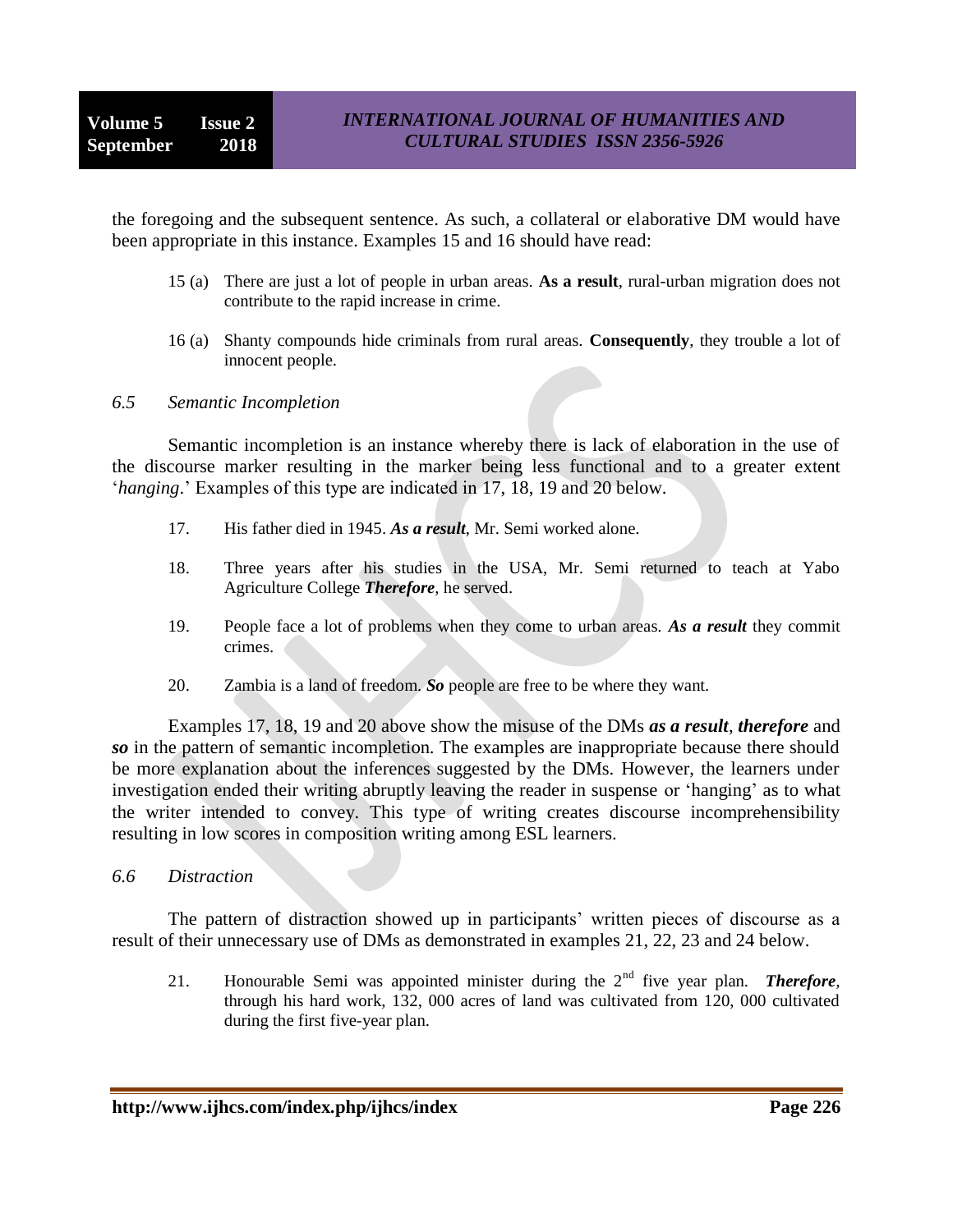- 22. During the  $3<sup>rd</sup>$  five year plan, only spices were imported. As for the exports *nevertheless*, 27 tons of rice, oil and machinery were exported.
- 23. Rape cases, murder, robberies, ritual killings and stealing are very common in urban areas. The people in urban areas are *however*, responsible for these crimes and not the people from rural areas.
- 24. There are a lot of criminals in urban areas who commit serious crimes and these are *yet* not from rural areas.

The excerpts 21, 22, 23 and 24 above illustrate the inappropriate use of the DMs *therefore*, *nevertheless*, *however* and *yet* in the pattern of distraction. Without the use of these DMs the sentences remain logical. Therefore, the use of DMs in this manner distracts the readers and hampers discourse coherence.

#### *6.7 Use of Discourse Markers Associated with Spoken Discourse*

The other misuse or inappropriate use of DMs concerned the use of DMs that are characteristic of spoken instances of discourse. These are illustrated in 25 to 28 below.

- 25. *Actually*, Mr Semi worked on the farm single handed after the death of his father.
- 26. *Honestly*, Honourable Semi was a very hardworking man and that is why he achieved a lot for himself and his country.
- 27. Many people come to urban areas with the hope that they will acquire riches *as you know*  there are many opportunities in urban areas.
- 28. *Frankly*, the people from rural areas face many challenges which lead them into crime.

In examples 25, 26, 27 and 28 above the DMs **a***ctually*, *honestly*, *as you know* and *frankly* are characteristic of spoken discourse. Their use in formal pieces of written discourse suggests lack of sensitivity by the writers to the lexical choice requirements of various registers of language use.

The results provided substantial evidence of inappropriate use of DMs, which constituted challenges experienced by the participants, resulting in discourse incomprehensibility. Among the seven categories of inappropriate use of discourse markers, discovered and discussed in this study, wrong relation was found to be the most notable challenge followed by non-equivalent exchange. Under non-equivalent exchange the use of the DMs appears appropriate at face value but deeper semantic analysis reveals lack of antecedent specificity for the DM used resulting in discourse incoherence since the function of DMs is to "signal relationships between prior and coming discourse" (Biber and Barbieri, 2007:265). A third category of inappropriate use of DMs related to semantic incompletion in which involved lack of elaboration resulting in failure by the learners under investigation to hold the flow of information to the end thereby formulating sentences which ended abruptly. Distraction constituted the fourth category of inappropriate use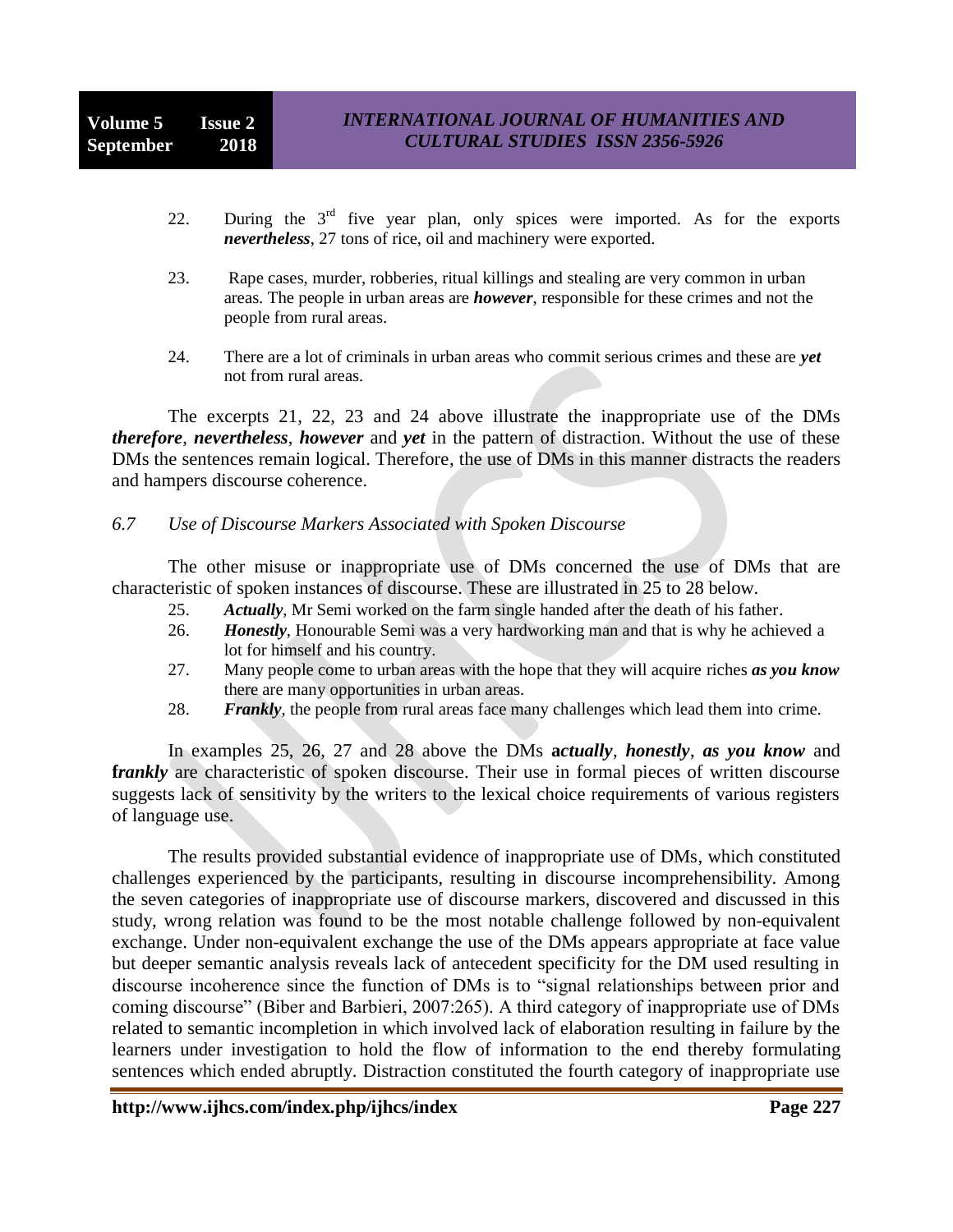of DMs. This pattern involved the use of DMs in slots where they were not required. The pattern can be attributed to lack of familiarity with the concept of a variant of a given DM and the context in which it is used. The implication of this observation is that the study participants were not sufficiently conversant with the use and functions of DMs. However, studies show that explicit instruction of pupils on the use of discourse markers is very cardinal in augmenting the quality of writing (Hamid and Kaveifard, 2011; Kamali and Noori, 2015). Most of the existing research on DMs in both spoken and written discourse has emphasised the essential role of DMs in building discourse coherence (Redeker, 1990; Schifrin, 2001; Dulger, 2007; Hernandez, 2008) which is a requirement for all formal writing. Surface logicality exists where the writer attempts to impose logicality or to bridge the gap among propositions through the application of DMs, yet their use results in the production of illogical constructions. The pattern of surface logicality was found to occur due to misunderstanding of the concept of a given variant and the context in which it is used. This observation reflects lack of familiarity with the use of such DMs and, consequently, lack of proficiency.

Inappropriate use of discourse markers was also manifested through overuse of certain DMs suggesting limited repertoire of internalised DMs on the part of the Grade 12 ESL learners. Overuse of a limited set of preferred or better understood DMs causes breaks in the flow of information thereby obscuring discourse coherence. This finding resonates with those of Tinko (2004) and Kalajahi *et al* (2012) as well as with Li and Schmitt (2009) who discovered that since non-native student writers lack deeper knowledge of DMs, they overuse the limited set of those which they know well. For example, most of the learners investigated in this study used the DM *and* more than once. The other observation arising from the analysis of the data is that some learners also used only one DM repeatedly instead of a variety of them. Overuse of specific DMs was indicative of limited exposure of the participants to the available range of DMs and the contexts in which they are used. This observation seems to suggest inadequate proficiency in the use of discourse markers by the participants even after twelve years of learning and using English as a second language. The learners under investigation failed to generate the reader"s interest in reading the script on account of unclear organization, development and flow of information in their pieces of composition. Lack of variation in the use of DMs in composition writing suggests lack of proficiency and renders a piece of writing monotonous thereby putting off the reader resulting in low scores.

Another occurrence of inappropriate use of DMs related to the presence of DMs which are typically characteristic of spoken instances of discourse. When used in written discourse such DMs do not serve as either functional or organisational facilitators of discourse. In other words, such use does not show how the two propositions involved in the first sentence (S1) and the second (S2) are related. The prevalent use of speech-related discourse markers in the written pieces of discourse produced by the participants seems to suggest both first language (L1) interference and lack of knowledge about the rhetorical structures and conventions associated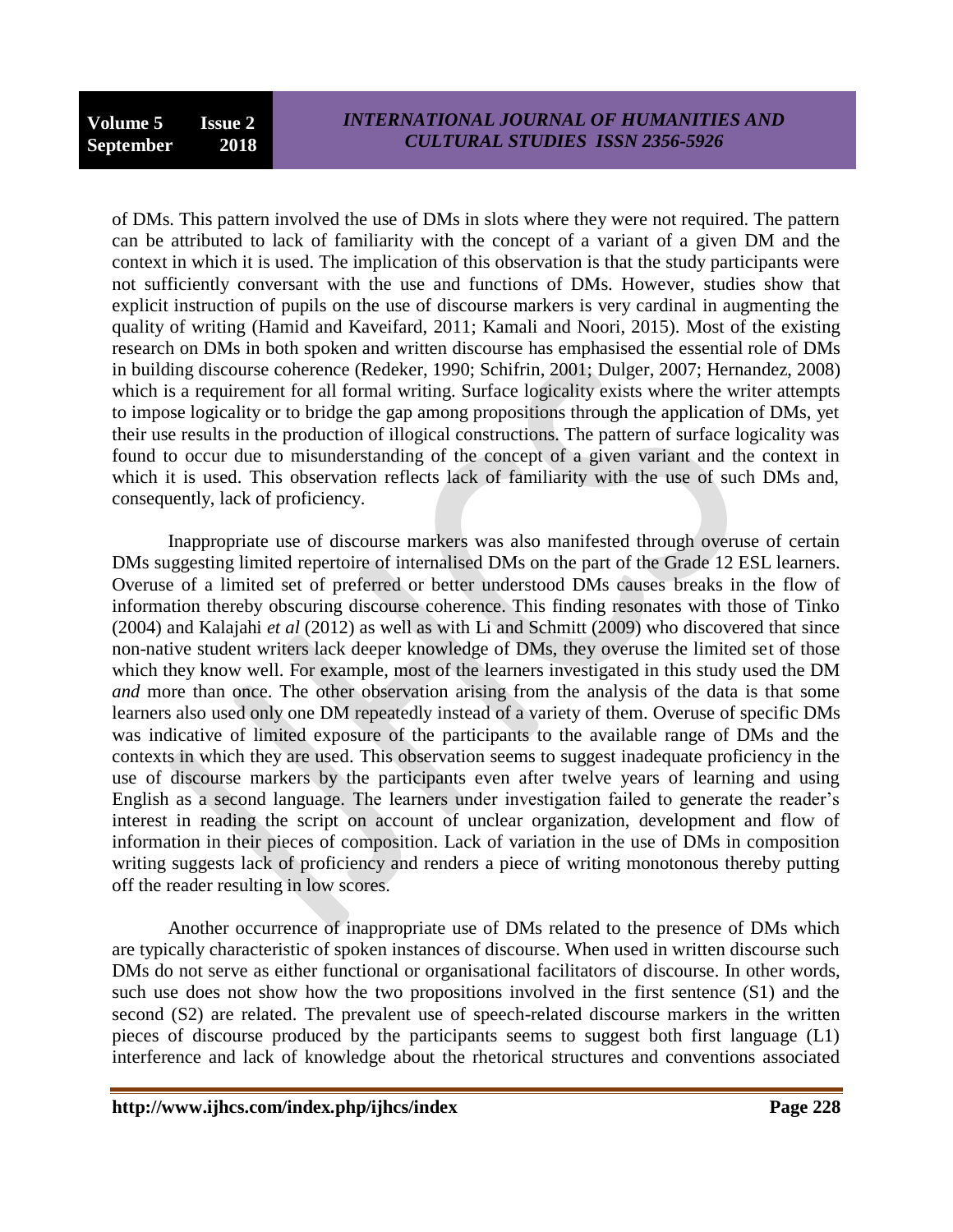## *INTERNATIONAL JOURNAL OF HUMANITIES AND CULTURAL STUDIES ISSN 2356-5926*

with written formal English. DMs such as *actually*, *now*, *honestly*, *as you know*, *I think, frankly* were the most frequently employed by Grade 12 ESL learners. The findings seem to suggest lack of competence in the appropriate use of use of DMs emanating from lack of familiarity with the wide range or repertoire of DMs that are available for use, which in turn suggests limited proficiency. These findings support those of previous studies by Alghamdi (2014) whose work revealed overuse of DMs at sentence-initial position and an unnecessary use of semantically similar DMs within the boundary of a single sentence; Daif-Allah and Albesher (2013) whose findings revealed that the students overused the additive connectors followed by the causative, the contrastive and the illustrative ones and that students" use of DMs was too limited and the ones that were most frequently used were *and*, *in addition* and *for example;* Narita, Sato and Sugiura (2004) whose study revealed overuse of *in addition, of course, moreover,* and *first,* underuse of the logical connectors such as and *instead, then* and *yet* and influence of L1 transfer on the learners" use of conjunctions remained indefinite; Lai (2008) whose results indicated that even though the groups investigated committed errors in utilising some conjunctions (*therefore, furthermore, in other words, besides, nevertheless, by contrast, on the contrary, because*) in their writing; Djigunovic and Vickov"s (2010) whose findings revealed that the participants had relatively poor command of English resulting in the tendency to use a relatively small range of English DMs and attributed the low acquisition of English DMs to L1 interference and inadequate input; Simci (2012) who observed that the use of speech-related DMs in learner academic writing contributed to the excessively oral tone exhibited in learners" writing resulting in the attainment of low scores; Hamed (2014) who observed that the participants employed the conjunctions inappropriately and that adversative conjunctions posed the most difficulty for the learners followed by additives and causals and Chen (2015) whose findings revealed that the learners under investigation tended to initiate propositions with *in my opinion*, *I think* and *so* which are associated with spoken discourse and attributed the practice to students' lack of knowledge about rhetorical structures and conventions associated with English academic writing and as a result of L1 interference.

Based on the qualitatively generated and analysed data and in relation to the findings from literature review presented in this study, it can be concluded that the Grade 12 learners whose scripts were analysed are not sufficiently proficient in the use of the DMs. Consequently, they are unable to use DMs appropriately to facilitate discourse coherence and comprehensibility thereby attaining low scores in their written pieces of discourse.

## *6.2 Implications of the Study*

The findings from the present study raise two major implications. The first is that there is inadequate teaching of DMs and how they are used. This observation explains why only a limited number of DMs were used out of so many that are available. Another implication is that there is inadequate practice on the use of even the few DMs with which the learners are familiar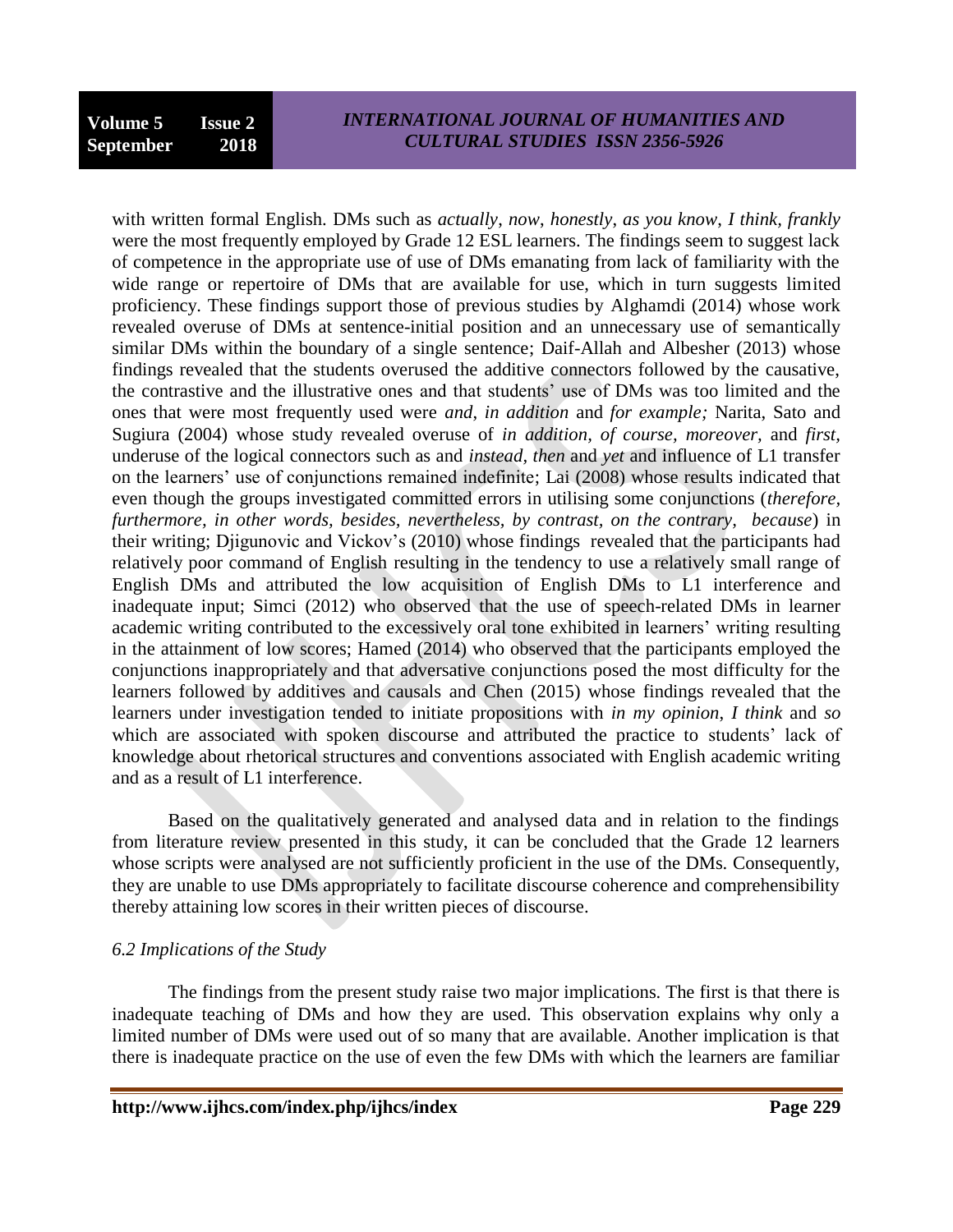thereby accounting for the widespread inappropriate use of DMs observed in the analysed scripts.

## *6.3 Conclusion*

The ability to write coherently in order to comprehensively convey information remains a mandatory skill for all school leavers as they prepare for either further education or employment. The present study has yielded evidence that the attainment of such skill can be enhanced through the achievement of proficiency in the use of discourse markers thereby rendering support to both theory and literature. This observation explains the inclusion of DMs in the English Language Syllabus from Grade 8 to Grade 12. From the presentation and discussion of the results there is demonstration of use of discourse markers by all the Grade 12 ESL learners who participated in the study, recording a total of 1,829 instances of use of discourse markers from 300 scripts giving an average of six DMs per script. It is the case, therefore, that the participants are aware of the relevance of discourse markers in enhancing discourse coherence and comprehensibility. However, the use of only 44 out of the 107 available discourse markers as well as the prevalent inappropriate use of discourse markers seems to suggest that there is inadequate proficiency in the learners at Grade 12 level. Consequently, they are unable to produce sufficiently coherent and comprehensible pieces of composition resulting in low scores. In this regard, the study has provided evidence of lack of proficiency in the use of discourse markers by the Grade 12 ESL learners who participated in the study.

## *6.4 Recommendations*

Arising from the discussion of the findings, the implications and the conclusion drawn some recommendations are hereby proposed for pedagogy and further research.

- *6.4.1 Recommendations for pedagogy*
	- (i) English Language Curriculum Designers should expand the Secondary School English Language Syllabus to incorporate all the propositional and nonpropositional DMs discussed in this study.
	- (ii) Secondary school teachers of English language should progressively teach all the propositional and no-propositional discourse markers from Grade 8 to Grade 12.
	- (iii) Secondary school teachers of English language should progressively engage learners into regularly practising the appropriate use of all the propositional and non-propositional discourse markers from Grade 8 to Grade 12.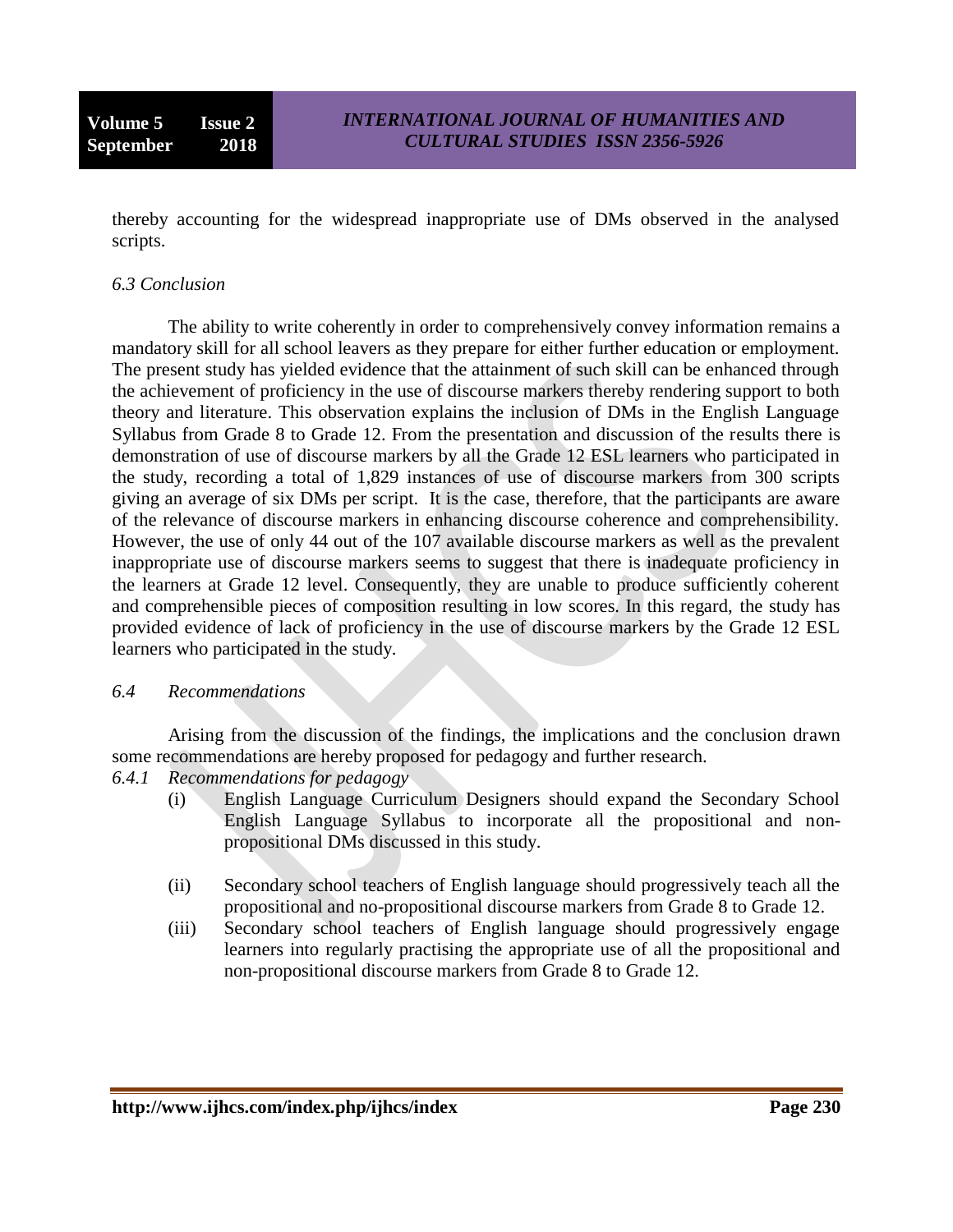#### *6.4.2 Recommendations for further research*

- (i) Longitudinal studies on the development of proficiency in the use of discourse markers in English composition writing by grade level.
- (ii) The extent of inappropriate use of discourse markers arising from first language interference.
- (iii) The functional roles of DMs used in other positions other than initial.
- (iv) Proficiency in the use of discourse markers in essays written by students in higher institutions of learning.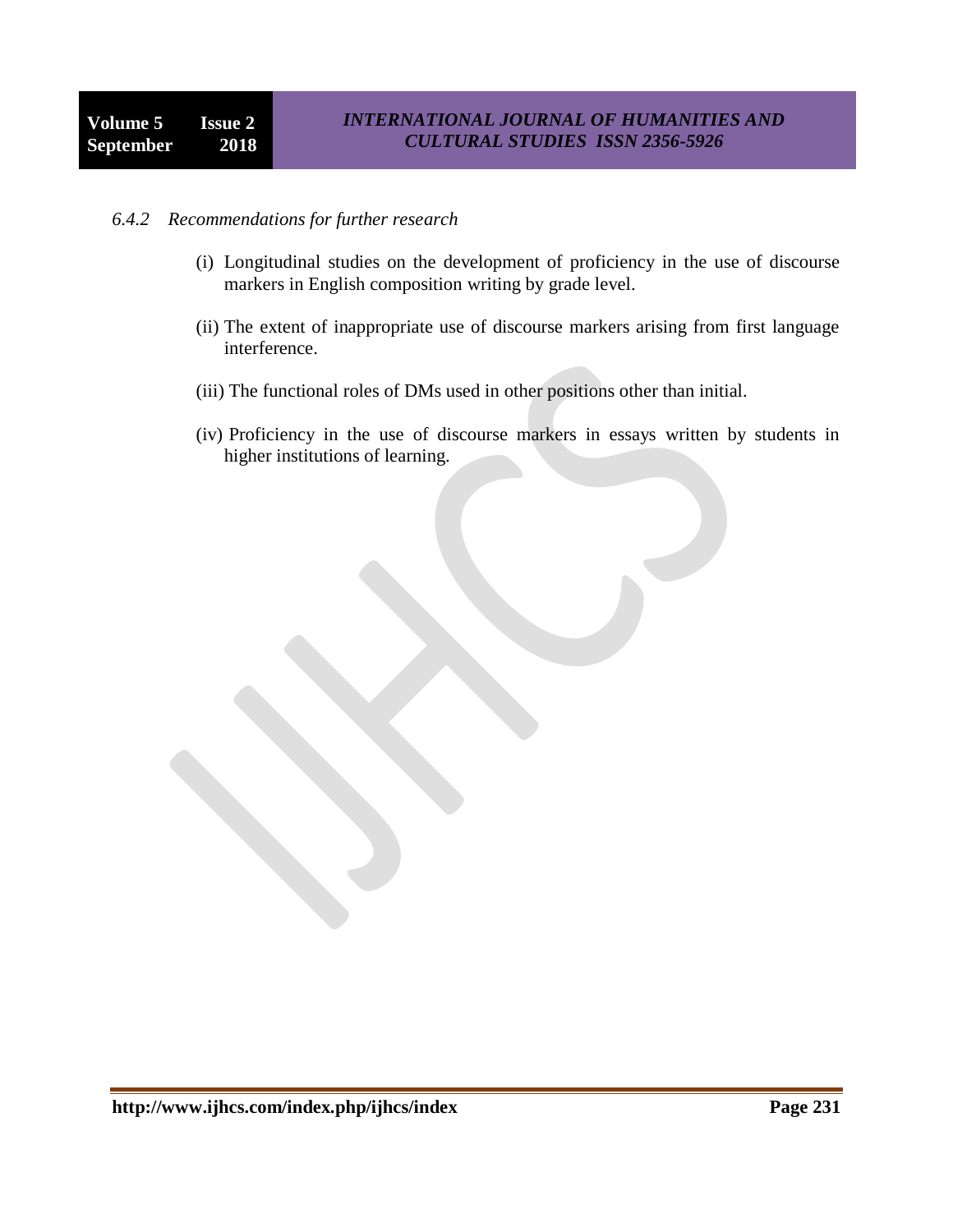### **References**

Alghamdi, E.A (2014). Discourse Markers in ESL Personal Narrative and Argumentative Papers: A Qualitative and Quantitative Analysis. In *International Journal of Humanities and Social Science*, Vol. 4, No. 4, Special Issue – February 2014, pp.294-305.

Barnabas & Adamu, (2012). Discourse Markers in Nigerian Television News Broadcast. *British Journal of Humanities and Social Sciences* 44 December, 2012, Vol. 8 )

Biber, D. & F. Barbieri, (2007). Lexical Bundles in University Spoken and Written Registers. *English for Specific Purposes*, *26,* 263-286.

Blakemore, D. (1987). *Semantic Constraints on Relevance*. Blackwell, Oxford.

Blakemore, D. (1992). *Understanding Utterances: An Introduction to Pragmatics*. Oxford: Blackwell.

Brown, P. & Levison, S. (1987). *Politeness: Some Universals in Language Usage.* Cambridge: Cambridge University press.

Chen M. (2015). Spoken Discourse Markers in English Writing of Taiwanese Students. In *Journal of Modern English Review*, Vol. 5, No. 5; May 2015. pp 453–460.

Daif and Albesher, S.A. (2013). The Use of Discourse Markers in Paragraph Writing: The Case of Preparatory Year program Students in Qassim University. In *English Language Teaching*, Vol. 6, No. 9; 2013, pp. 217-227.

Djigunovic J. M. and G. Vickov, (2010). *Acquisition of Discourse Markers – Evidence from EFL Writing*. In SRAZ LV, 255-278 (2010).

Dulger, O. (2007). Discourse Markers in Writing. In *Selcuk Universitesi Sosyal Bilimler Enstitusu Dergisi*, 258-270. Retrieved on August 31, 2015 from: http://www.selcuk.edu.tr

Feng, L. (2010). Discourse Markers in English Writing. In *The Journal of International Social Research*, Vol. 3/11 Spring 2010. pp. 299 – 305.

Fraser, B. (1990). An Approach to Discourse Markers. *Journal of Pragmatics*, 14, 383-395.

Fraser, B. (1999). What are Discourse Markers? In *Journal of Pragmatics*, 31(1999): 931-952.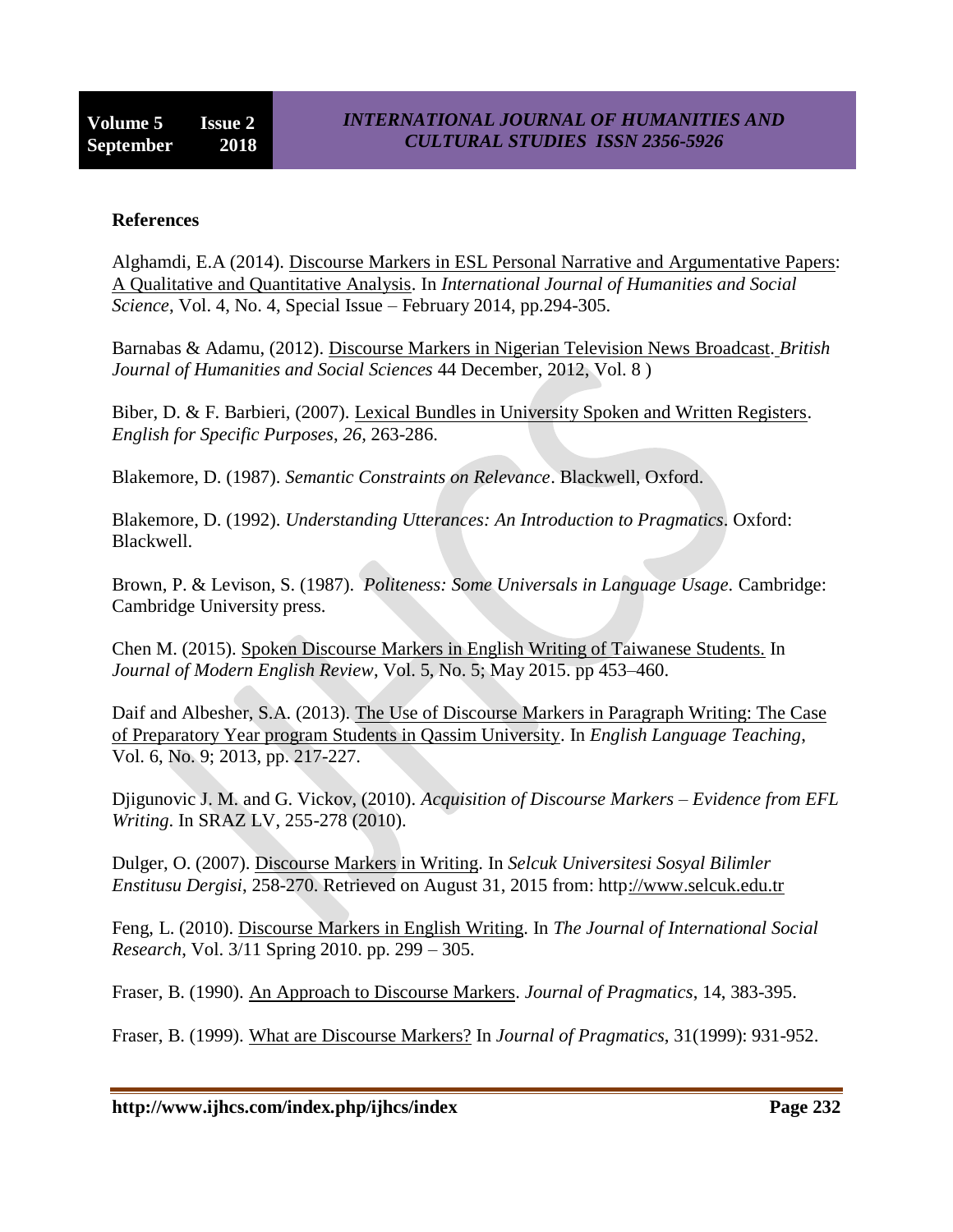Gerard, S. (2010). Discourse Markers. *Centre for Applied Linguistics*. *Learning English online at*  Warwick

Halliday, M.A.K. & R. Hasan, (1976). *Cohesion in English*. London: Longman

Hamed, M. (2014). Conjunctions in Argumentative Writing of Libyan Tertiary Students. In *English Language Teaching*, Vol. 7, No. 3; 2014. pp. 108 –120.

Haris, S. N. F., & M. M. Yunus, (2014). The Use of Discourse Markers among Form Four SLL Students in Essay Writing. *International Education Studies*, 7(2), 54-63.

Hernandez, T. (2008). Effect of Explicit Instruction and Input Flood on Students Use of Spanish. *Discourse Markers on a Simulated Oral Proficiency Interview*. Hispania, 91(3), 665-675.

Hovy, F. and F. Maier, (1994). Parsimonious or Profligate: How Many and Which Discourse Structure Relations? Ms.

Hyland, K. (2016). Methods and methodologies in second language writing Research. *Elsevier*. journal homepage: www.elsevier.com/locate/system

Jalilifar, A. (2008). Discourse Markers in Composition Writings: The Case of Iranian Learners of English as a Foreign Language. In *English Language Teaching Journal*, Vol. 1, No. 2. December, 2008. pp. 114 –122.

Kalajahi S.A.R., Abdullah, A.N.B. & Baki, R. (2012). Constructing an Organized and Coherent Text: How Discourse Markers are Viewed by Iranian Post-Graduate Students. In *International Journal of Humanities and Social Science*, Vol. 2(9), 196-202.

Kamali F. and H. Noori, (2015). The Impact of Discourse Markers Instruction on Improving Writing of Intermediate EFL Learners. In *Science Journal*, Vol. 36, No. 3: Special Issue (2015): 944–949.

Knott, A. and R. Dale, (1994). Using linguistic Phenomena to Motivate a Set of Coherence Relations. *Discourse Processes* 18 (1), 35–62.

Lai, S. (2008). The Use of Discourse Markers in English Writing of Taiwanese Students. *Journal of Modern Education Review*, ISSN 2155-7993, 2008, Volume 5, No. 5, pp. 453–460

Litman D. J. (1996). Cue Phrase Classification Using Machine Learning. *Journal of Artificial Intelligence Research* 5: 53-94.